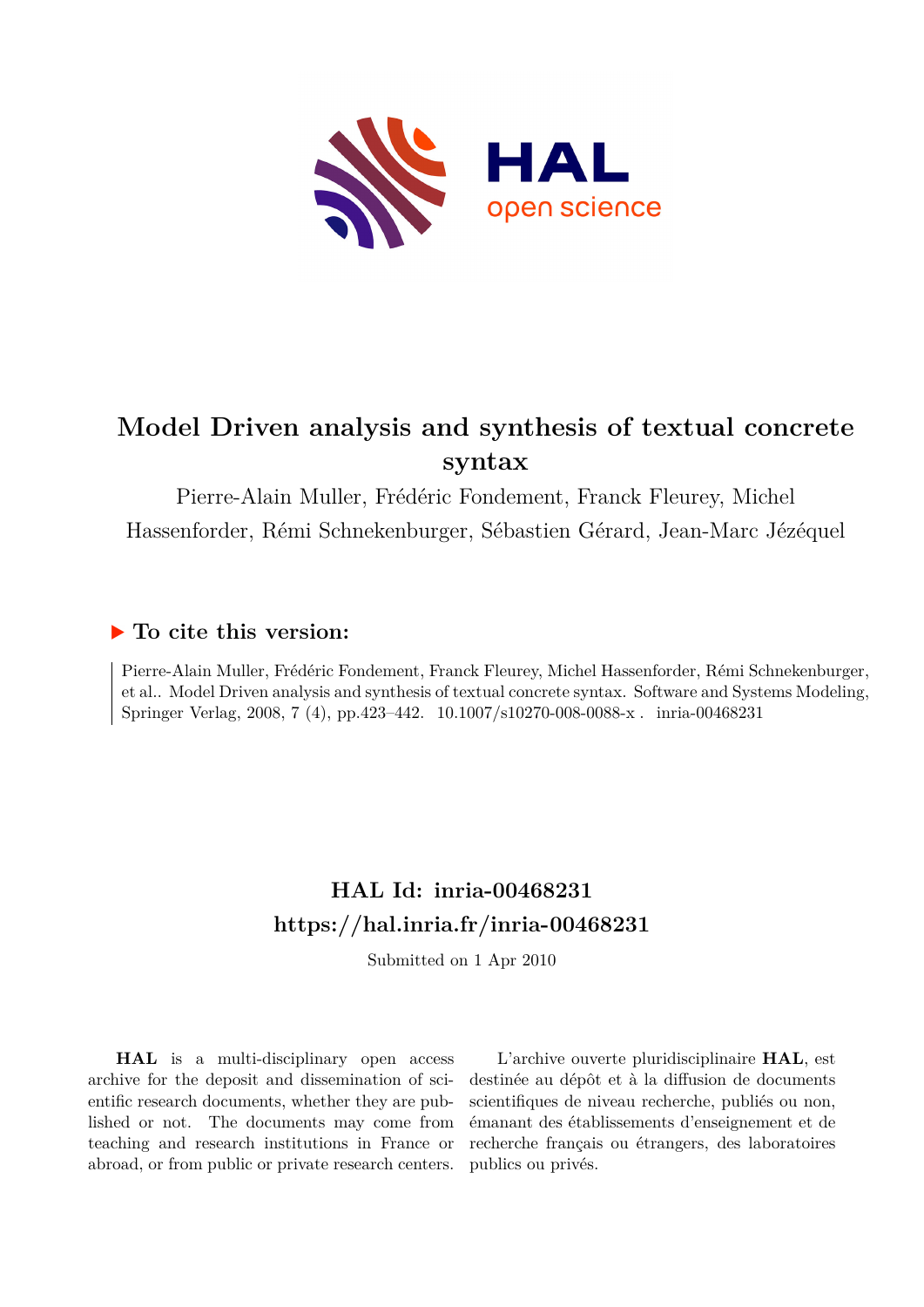# **Model-Driven Analysis and Synthesis of Textual Concrete Syntax**

Pierre-Alain Muller<sup>1</sup>, Frédéric Fondement<sup>2</sup>, Franck Fleurey<sup>3</sup>, Michel Hassenforder<sup>2</sup>, Rémi Schnekenburger<sup>4</sup>, Sébastien Gérard<sup>4</sup>, Jean-Marc Jézéquel<sup>1</sup>

> <sup>1</sup> IRISA / INRIA Rennes Rennes, France {pierre-alain.muller, jean-marc.jezequel}@irisa.fr

2 Université de Haute-Alsace, MIPS Mulhouse, France {frederic.fondement, michel.hassenforder}@uha.fr

> 3 SINTEF Oslo, Norway franck.fleurey@sintef.no

4 CEA, LIST Gif-sur-Yvette, France {remi.schneckenburger, sebastien.gerard}@cea.fr

**Abstract.** Meta-modeling is raising more and more interest in the field of language engineering. While this approach is now well understood for defining abstract syntaxes, formally defining textual concrete syntaxes with meta-models is still a challenge. Textual concrete syntaxes are traditionally expressed with rules, conforming to EBNF-like grammars, which can be processed by compiler compilers to generate parsers. Unfortunately, these generated parsers produce concrete syntax trees, leaving a gap with the abstract syntax defined by metamodels, and further ad-hoc hand-coding is required. In this paper we propose a new kind of specification for concrete syntaxes, which takes advantage of metamodels to generate fully operational tools (such as parsers or text generators). The principle is to map abstract syntaxes to textual concrete syntaxes via bidirectional mapping-models with support for both model-to-text, and text-tomodel transformations.

# **1 Introduction**

Meta-languages such as MOF [1], Ecore [2], Emfatic [3], KM3 [4] or Kermeta [5], model interchange facilities such as XMI [6] and tools such as Netbeans MDR [7] or Eclipse EMF [2] can be used for a wide range of purposes, including language engineering. While meta-modeling is now well understood for the definition of abstract syntax, formal definition of textual concrete syntax is still a challenge, even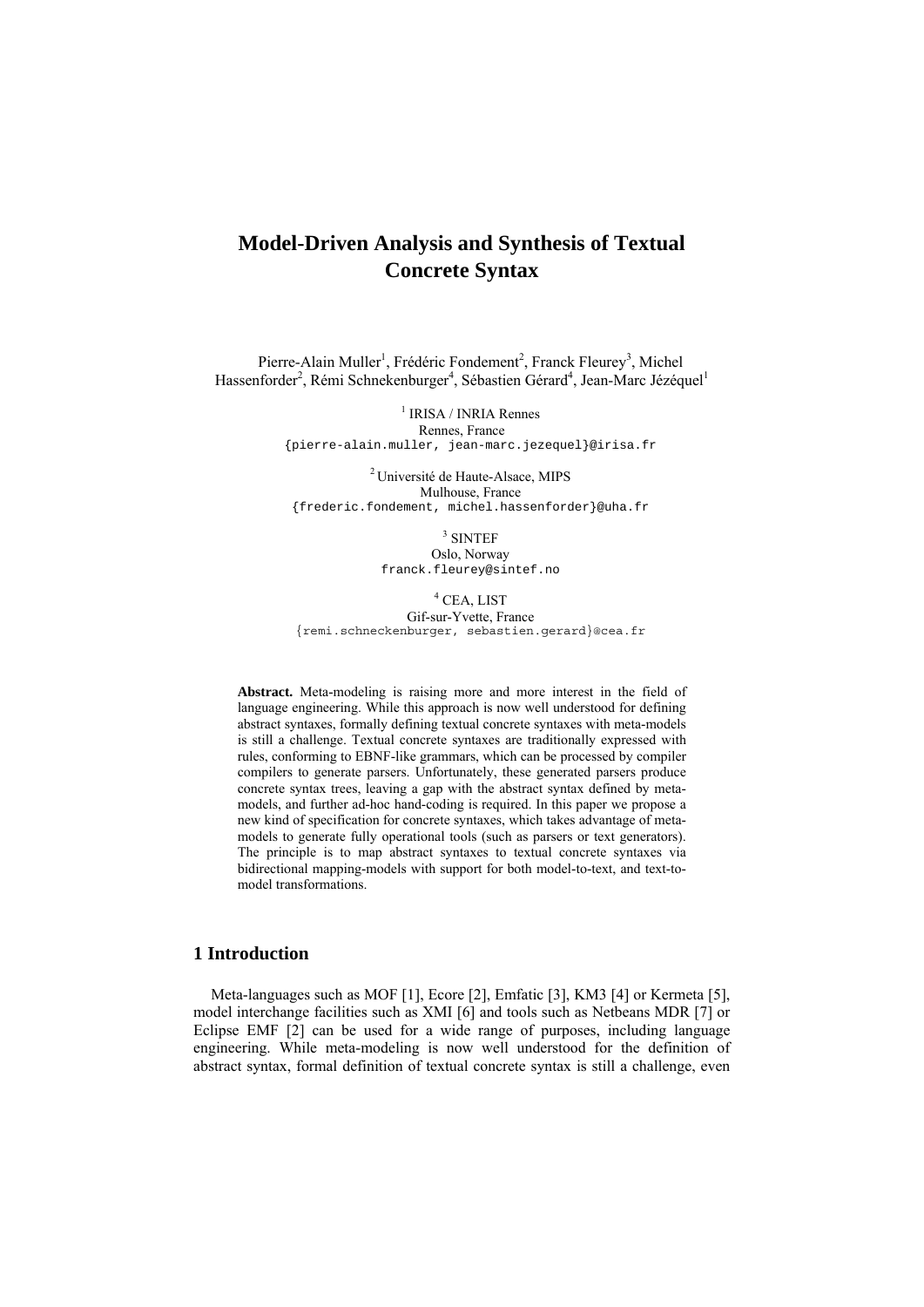though concrete syntax definition is considered as an important part of meta-modeling [8].

Being able to parse text and transform it into a model, or being able to generate text from a model are concerns that are being paid more and more attention in industry. For instance Microsoft with the DSL Tools [9] or Xactium with XMF Mosaic [10] in the domain-specific language engineering community, are two industrial solutions for language engineering that involve specifications used for the generation of tools such as parsers and editors. A new OMG standard, MOF2Text [11], is also being developed regarding concrete-to-abstract mapping. Although this paper focuses on textual concrete syntaxes, it is worth noticing that there are also research activities about modeling graphical concrete syntax [12] [13].

The aim of the research presented in this paper is to reduce the gap between the fields of grammars and meta-models. We propose a new kind of specification for concrete syntaxes, which takes advantage of meta-models to generate fully operational tools (such as parsers or text generators). The principle is to map abstract syntaxes whose structure is known in advance to concrete syntaxes via bidirectional mapping-models with support for both model-to-text, and text-to-model transformations.



**Figure 1: Typical concrete syntax definition and tooling** 

Figure 1 provides an overview of a typical usage and definition of concrete syntaxes for meta-model-based languages. Abstract syntax is modeled by a metamodel. A language sentence is a model, which is an instance of the concepts defined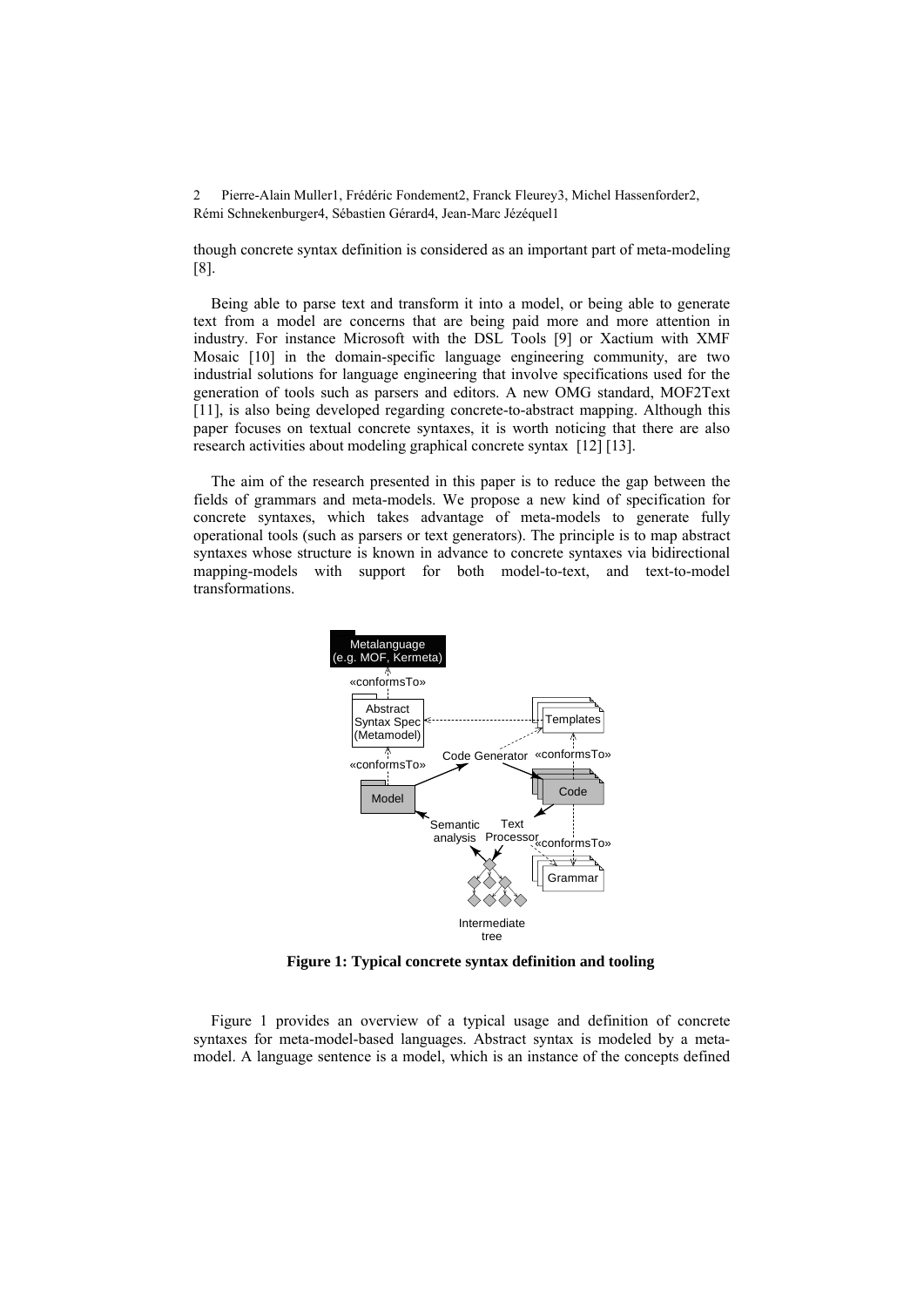in the meta-model, as depicted by the «conformsTo» relationship. Dashed arrows represent dependencies while bold arrows represent data flow. Grayed items represent artifacts that are at the modeling level (e.g. a language sentence - M1 in the MDA terminology [1]), and white items are data necessary to define a language (i.e. the specification for a language - M2 in the MDA terminology). The figure shows a typical solution to manage textual concrete syntax. Usually, this specification is divided into two different parts: producing textual representation from a model, or producing a model from textual representation. To produce textual representation, code generators often instantiate text templates while visiting the model, see for example the AndroMDA tool [14]. Each text template states how a given concept should be rendered in text. To produce models from texts, the usual way is to rely on compiler technologies. Compiler compilers (e.g. the ANTLR tool [15]) create text processors from a grammar. The result is an intermediate tree as a trace of rules triggered to recognize text. Further hand-coded programs need to visit those intermediate trees to translate them into models. One of the drawbacks of that scheme is that both ways (from model-to-text  $-$  i.e. synthesis  $-$  and from text-to-model  $-$  i.e. analysis) have to be kept consistent. As a side effect, when a change occurs in concrete syntax, one needs to update code generation templates, grammar, and semantic analysis accordingly. Moreover, code generation technologies are not well suited for concrete syntax representation. Those technologies emerged for producing code from models, regardless whether target code was actually a representation for another language.



**Figure 2: Unifying analysis and synthesis specifications** 

As shown in Figure 2, we propose in this paper to have a unique specification both for analyzing and synthesizing text, thus reducing the number of maintenance points and simplifying the task of developing semantic analysis. The goal here is limited to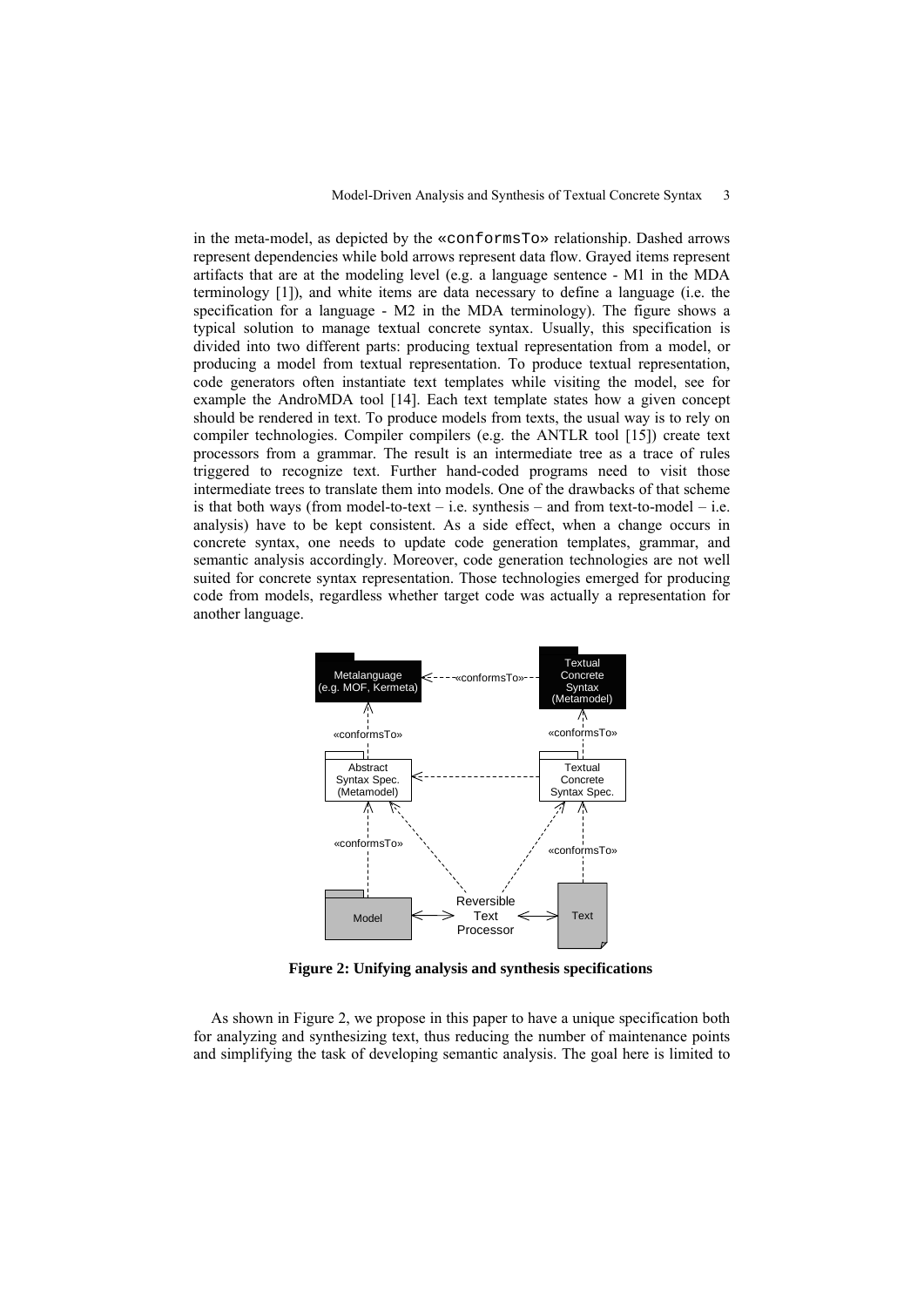representing a model of a given language into concrete syntax of that same language, so that we do not need as much flexibility as depicted in Figure 1, in which generated code could belong to another language. Indeed, the goal is not to cross the boundaries of languages. Some technologies (such as model transformations) are currently extensively studied (e.g. see [16]), improved and developed regarding transforming a model (sentence) of a given language into a model (sentence) of another language (exomorphic transformations). We have the feeling that it is a better approach to work at the model level rather than at the concrete syntax level to compile languages, since the concern of concrete syntax is not vital in the context of compiling language, and since one could benefit from dedicated technologies as promoted by MDE-like technologies. As an example, one should rather transform his/her UML model into a Java model, which conforms to the Java meta-model, further rendered in text using the Java concrete syntax, instead of directly generating Java code. If the target concrete syntax evolves (as it happens when new keywords appear), code generation has to be maintained while a model transformation that works at the abstract syntax level would still be valid. To specify such a reversible textual concrete syntax specification, we propose a new (DSL) modeling language to put into relation text structures and a meta-models. Driven by specifications written in such a language, automated tools can produce models by analyzing texts, or represent models in textual forms. In this paper, we define such a language by stating its abstract syntax in the form of a meta-model. Of course, such a new meta-model may be used to provide a concrete syntax to itself (see section 5.2).

The material presented in this paper is an evolution of a previous work which was limited to textual concrete syntax synthesis [17]. The ideas presented in this paper were validated by two prototype implementations: TCSSL tools and Sintaks. The TCSSL tools [18] were developed in the software laboratory of the French Atomic Commission (CEA, LIST). They provide a pretty printer for rendering a model as structured text, and they generate a compiler compiler specification for building a model from a text. Sintaks [19] (which stands for syntax in Breton, a Celtic language) has been developed in the context of the Kermeta project [20]. Kermeta is an executable DSL (Domain Specific Language) for metamodeling, which can be used to specify both abstract syntax and operational semantics of a language. Altogether, Kermeta, TCSSL Tools and Sintaks provide a comprehensive platform for modeldriven language engineering.

An important point in our approach, and a major difference to the grammarware approach, is that the structure of the abstract syntax (i.e. the meta-model) is known before concrete syntax. This basically means that the abstract syntax does not depend on the structure of the concrete syntax. To the contrary, the description of the concrete syntax depends on the structure of the abstract syntax.

The paper is organized as follows: after this introduction, section 2 examines some related works, section 3 motivates our proposal; section 4 presents our meta-model for concrete syntax, and explains the mechanics which are behind. Section 5 presents two examples which illustrate the way concrete syntax can be modeled and associated to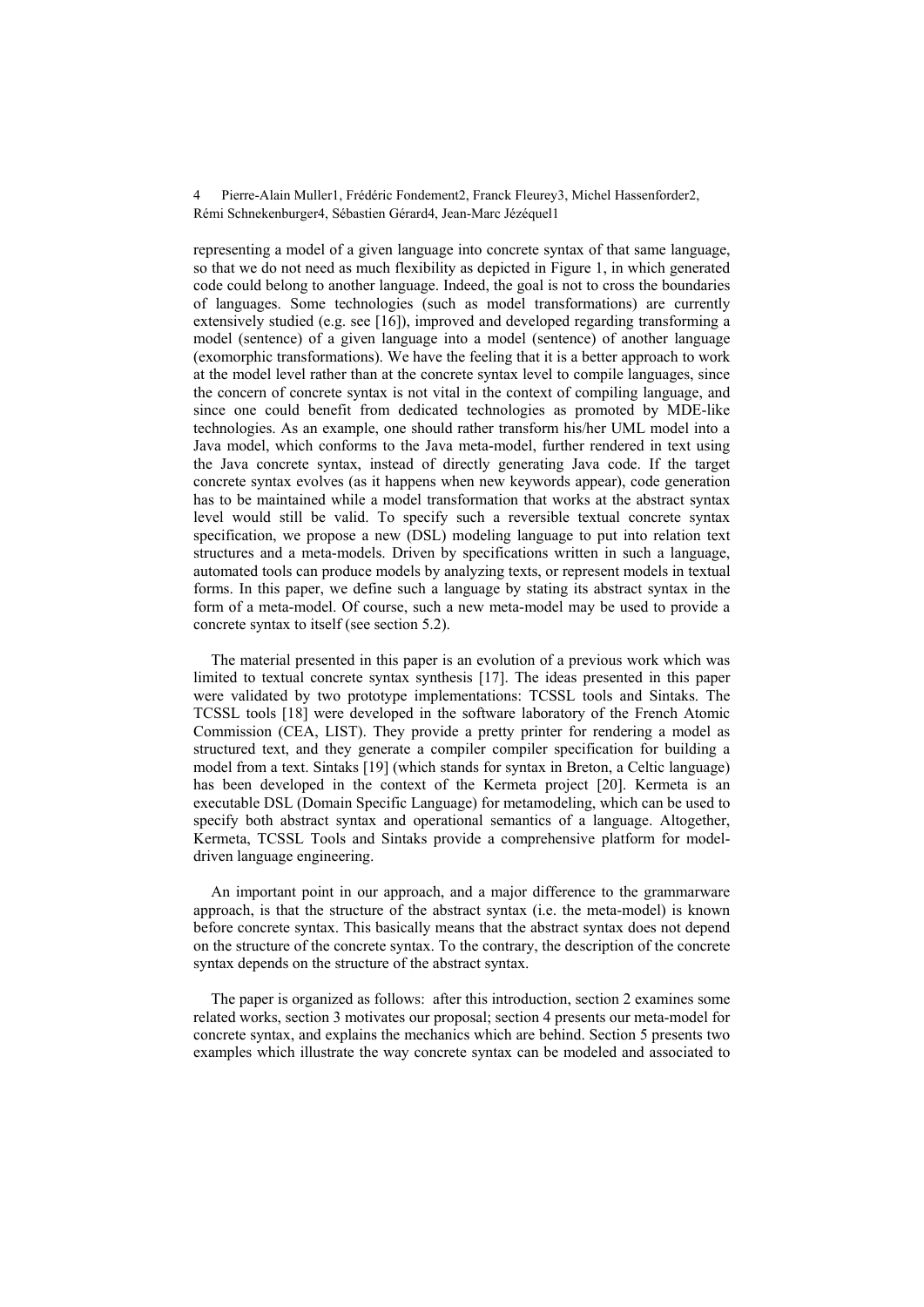models of the abstract syntax. Section 6 briefly discusses implementation of the prototypes and finally section 7 draws some general conclusions, and outlines future works.

# **2 Related works**

Many of the concepts behind our work take their roots in the seminal work conducted in the late sixties on grammars and graphs and in the early eighties in the field of generic environment generators. One example is Centaur [21] that, when given the formal specification of a programming language (syntax and semantics), produces a language-specific environment.

The issue of representing information in structured text has been described extensively in the context of compiler construction, in works such as generative grammars [22], attributed grammars [23], Backus-Naur Form (BNF) [24], and Extended BNF (EBNF) [25]. Those results are used by compiler compilers, i.e. programs that take EBNF-like grammars as input, and which generate programs able to analyze texts conforming to grammars. Well known examples of such compiler compilers include Lex/Yacc [26] and ANTLR [15]. A thorough description of compiler construction may be found in [27].

Pratt's pair grammars [28] make two reversible context-free grammars match so that, when one rule describing the source language is recognized, the corresponding rule of the target language is executed. Source and target languages can indifferently be graphs (using a context free graph grammar) or texts. Thus, by matching rules, this approach makes it possible to put in correspondence a graph with a text in a bidirectional way. A model is a kind of graph, so the approach can be applied to make a model match a text (as in [29] where the model is actually a graphical representation). To apply such an approach in the domain of models, one would first need to describe the graph grammar for the considered model. Further on, all non terminal rules should be rewritten to target structured text. However, in our approach, the model structure is already provided as a meta-model. Therefore, we rather propose a single specification that states how a reversible context-free grammar can directly match a meta-model. An important point in our approach is that the structures of the abstract and of the concrete syntax are not necessarily similar.

AntiYacc [30] is an example of generating texts from models, and shares a lot of ideas with our approach. It uses a grammar which extends EBNF and is described by a meta-model as well. The AntiYacc approach may be seen as more flexible than ours (e.g. it features powerful expressions for model querying) but it addresses only half of the problem. Despite its name, there is no seamless way to transform the abstract-toconcrete specification into a concrete-to-abstract specification that could be used by a tool like Yacc.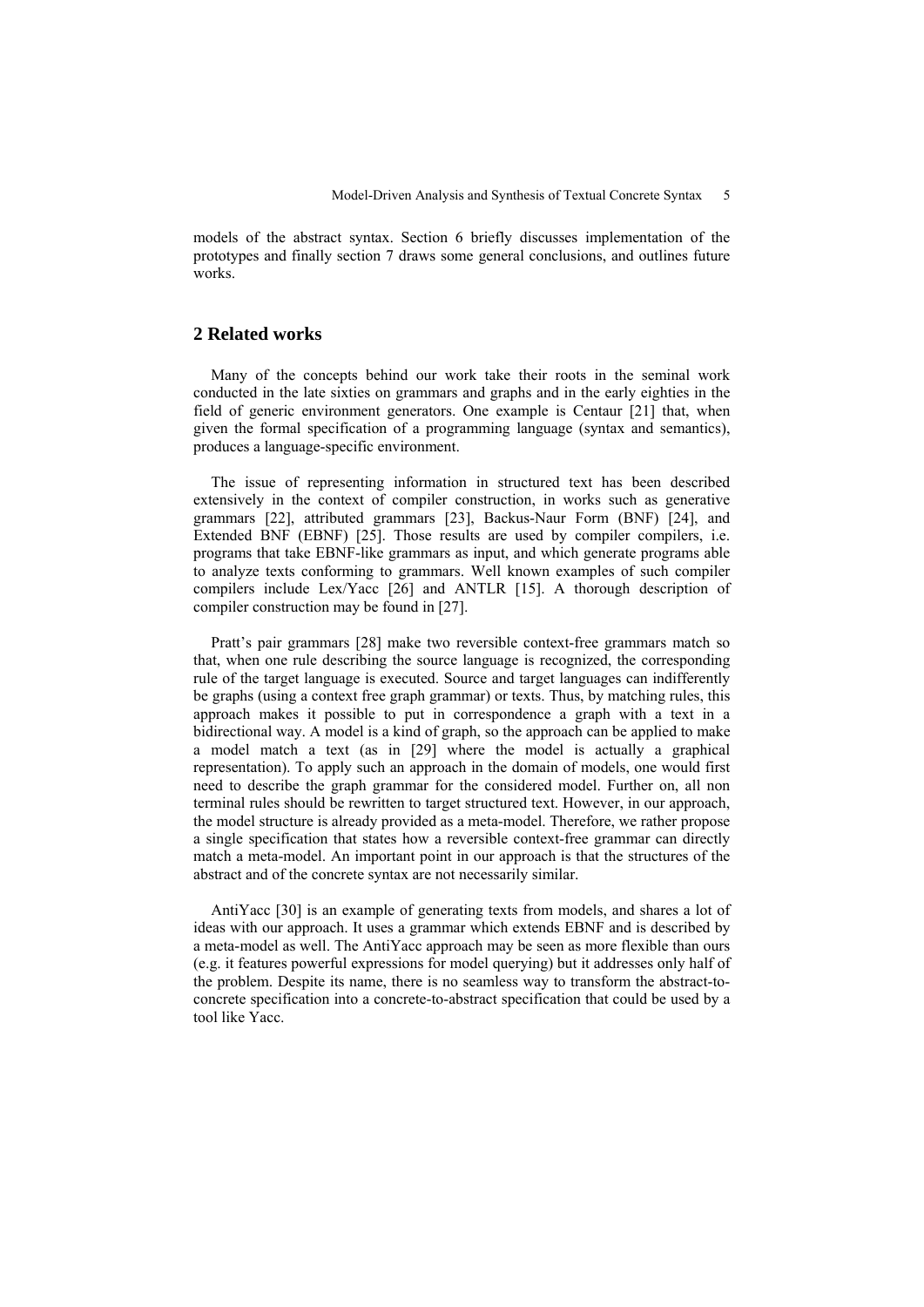XMI (XML Metadata Interchange) [6] provides an example of a reversible mapping between models and texts. The primary goal of XMI is to offer a standard way of serializing models, mainly for model interchange between tools. Hence, the concrete syntax of XMI is hard to read and cannot be used on a large scale by humans for creating models. A major strength of XMI is its compatibility with XML tools (most notably XML parsers). HUTN (Human Usable Textual Notation) [31] is a standard for deriving human-friendly generic concrete syntaxes from meta-models. HUTN syntax is much easier to read than XMI; however it cannot be fully customized. Our work is close to HUTN, but in a more general context, as we support user-defined concrete syntax. In the end, HUTN is a good use-case for Sintaks.

There is currently a lot of interest in the modelware community about establishing bridges between so-called technological spaces [32]. For instance M. Wimmer and G. Krammler have presented a bridge from grammarware to modelware [33], whereas M. Alanen and I. Porres discuss the opposite bridge from modelware to grammarware, in the context of mapping MOF meta-models to context-free Grammars [34]. A. Kunert goes one step further and generates a model parser once the annotated grammar has been converted to a meta-model [35]. The Textual Editing Framework (TEF) [36] is a recent approach that makes possible to define textual concrete syntaxes. The tool can translate the specification into a parser that includes semantic analysis. The generated parser can be used in background by the Eclipse IDE, which is automatically customized by the framework for the described language. TCS (Textual Concrete Syntax) [37] is another example of bi-directional bridge, based on a DSL for specification of concrete syntax.

While a grammar could be considered as a meta-model, the inverse is not necessarily true, and an arbitrary meta-model cannot be transformed into a grammar [38]. Even meta-models dedicated to the modeling of a given concrete syntax (such as HUTN presented earlier) may require non-trivial transformations to target existing grammarware tools. We discuss some of these issues in previous work, where we have experimented how to target existing compiler compilers to generate a parser for the HUTN language [39]. A similar experience, turning an OMG specification (OCL) into a grammar acceptable by a parser generator [40] has been described by D. Akehurst and O. Patrascoiu.

As we have seen, the issue of transforming models into texts, and texts into models has been addressed mostly as two different topics. In this paper, we explore a bidirectional mapping by defining a meta-model for the specification of textual concrete syntax in a context where abstract syntax is also represented by metamodels. The transformations described in this paper (from model-to-code, and from code-to-model) are symmetric, and their effect can be reversed by each other. In the context of this paper, we call analysis the process of transforming texts into models, and synthesis the process of transforming models into texts.

We are experimenting with a new way of building tools for programming languages (such as compilers or IDEs) by using meta-models which embed results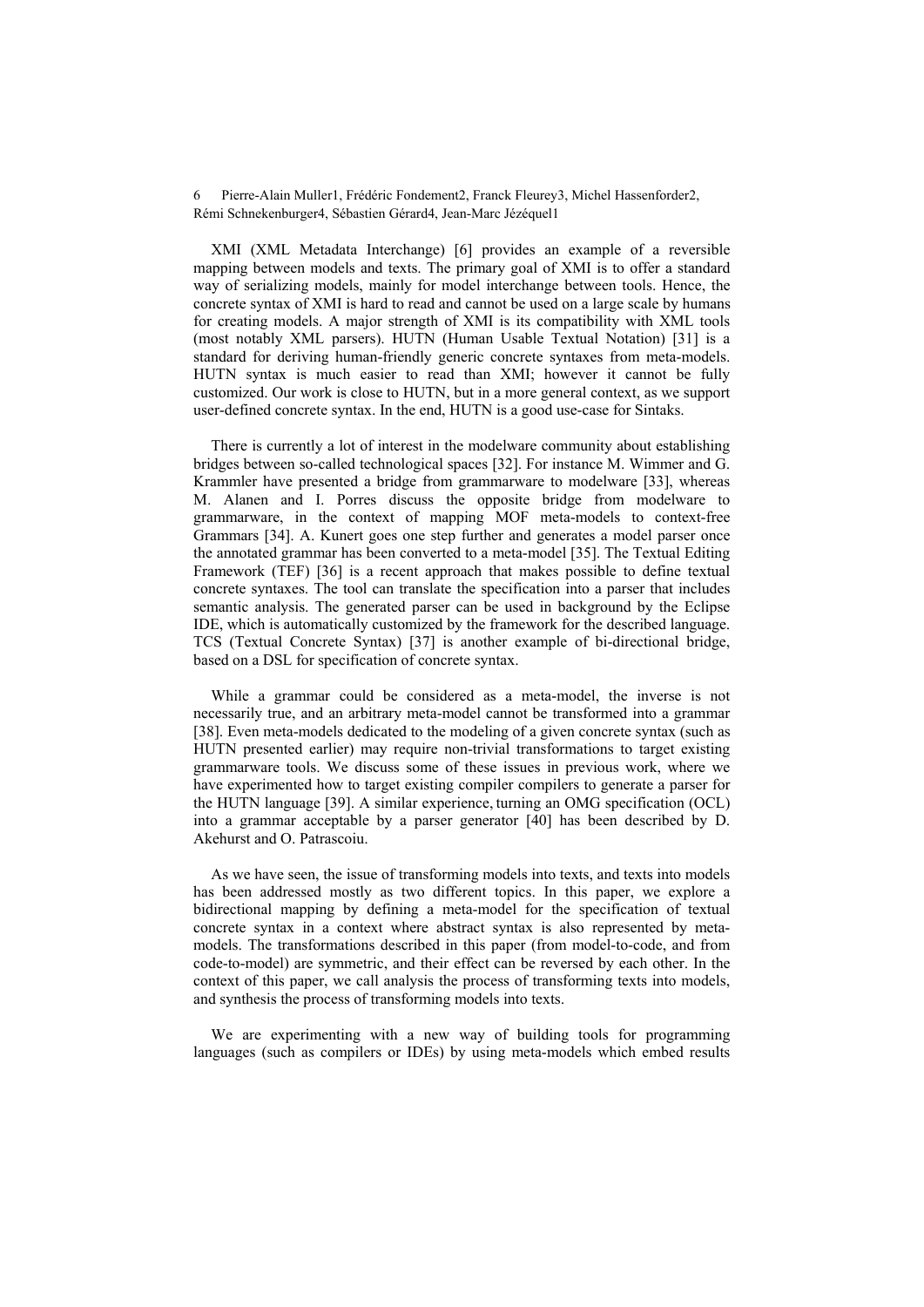from the language theory directly in the modelware space. The novel contribution of this research is combining the specification of the two approaches (text-to-model and model-to-text) in a single approach, i.e., inconsistencies between text-to-model transformations and model-to-text transformations are avoided that way.

# **3 Modeling the mapping between abstract syntax and concrete syntax**

Before detailing the mapping, it is worth reminding general principles of text parsing.

# **3.1 General principles of text parsing**

A text parsing process starts with lexical analysis. The input stream is split into a sequence of tokens (number, keyword, plain text, etc), usually described by regular expressions. A token is associated to a type (number, comment, keyword, etc.), a text (e.g. "12.85" for a number), and eventually a location (e.g. a line and a colon). A tool fulfilling this function is called a lexical analyzer, in short a lexer.

The process goes on with syntactic analysis. The token stream obtained from the lexical analysis is analyzed according to a grammar of the language under study, usually defined in the form of EBNF-like rules. Actions may be embedded in the grammar rules (attributed grammar), so that one may build an abstract syntax tree (AST) that may be later walked through to generate code. A tool fulfilling syntactic analysis is called a parser (for simplicity, we do not detail scanner-less parsing here).

There are two main families of parsers: top-down parsers and bottom-up parsers.

- Top-down parsers (LL parsers from Left to right scanning using Leftmost derivation) attempt to trigger the topmost rule (the main rule), and move down into grammar rules. For instance, if *expression* is the topmost rule, a LL parser will trigger the *expression* rule and then choose among the alternatives such as *addition* or *subtraction*. *Left recursivity*, i.e. a rule potentially calling itself as a first sub-rule, must be avoided.
- Bottom-up parsers (LR parsers from Left to right scanning using Rightmost derivation in reverse), also known as shift-reduce parsers, will store intermediate tokens into a stack up to a rule is matched. For instance, it is only when the token stack contains a number, a '+' sign, followed by another number, that the *addition* rule will be recognized as an *expression* rule. However, these parsers are difficult to produce by hand.

Parsers usually drive their associated lexer; that is, they consume tokens while they analyze rules. An important issue is that rules may be conflicting, i.e. different rules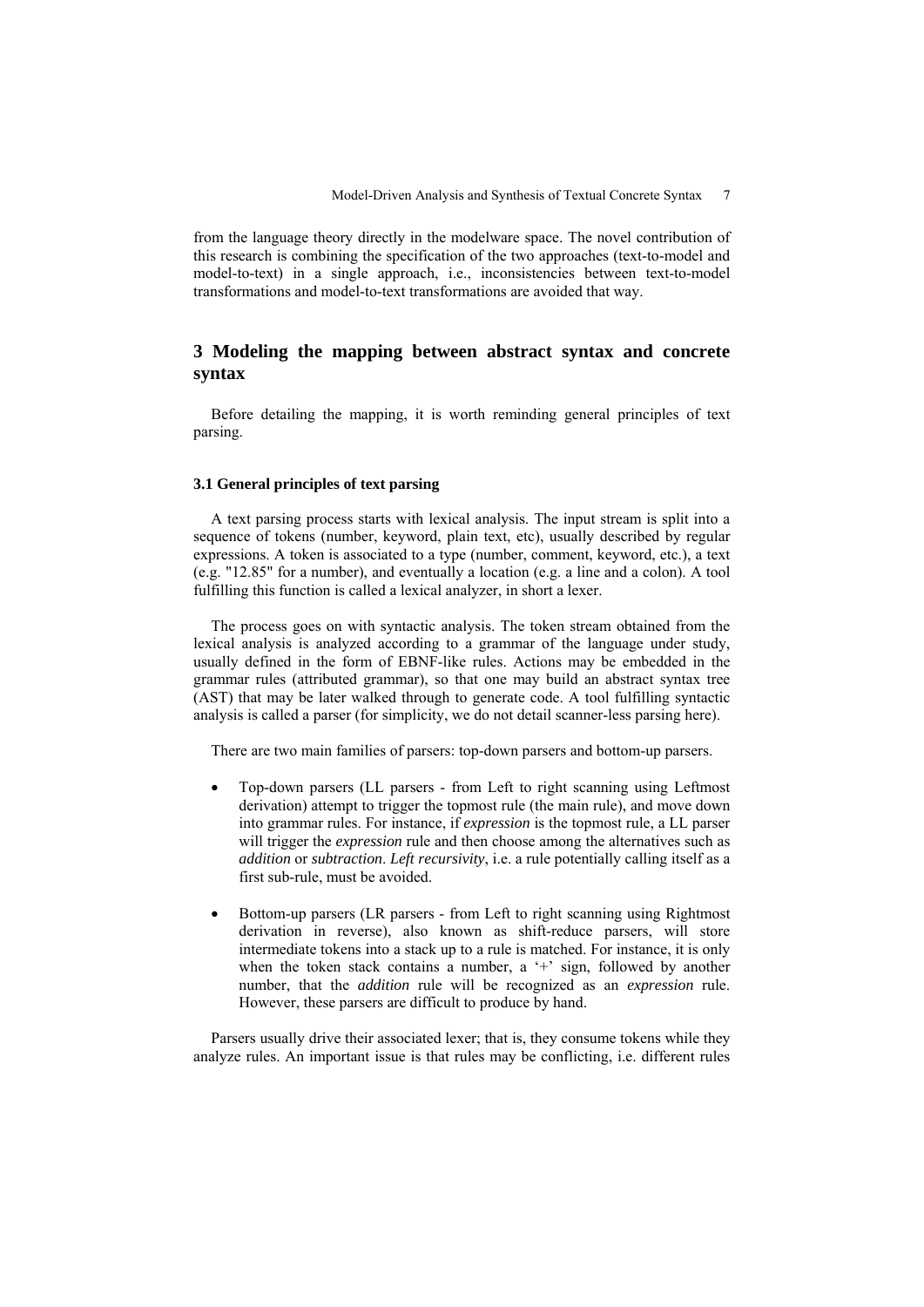(and alternatives) may be applied to recognize the same text. For instance, at the moment a parser consumes a number terminal, it cannot decide whether the triggered rule should be *addition* or *subtraction*. To solve that problem, two options are possible: look-ahead and backtracking.

Look-ahead parsers can analyze more than one token at a given moment. While analyzing an *expression*, such parsers can choose between *addition* and *subtraction* by looking at the next token, which should be either a '+' or a '-' terminal. Depending on the grammar complexity, the number k of tokens to be accessible in advance is different, but the more important that number is, the more complex and the less efficient the parser is. The parser is said to be  $LL(k)$  or  $LR(k)$ . Nowadays, one can easily find  $LL(1)$ ,  $LL(*)$ , and  $LR(1)$  parser generators.

Backtracking parsers, such as the TXL parser [41], follow a try-and-error scheme. Whenever a rule fails (for instance because of an un-matching token), such parsers abandon the current rule, backtrack, select another rule, and try again to parse the input text. For instance, a backtracking parser will choose first the *addition* rule each time it encounters a number terminal, "hoping" that the right rule was chosen. If the next token is a '-' terminal, then *addition* rule fails, and the parser backtracks to the point of the rule choice, and starts again analysis using the *subtraction* rule alternative. Unfortunately such a process is rather inefficient compared to the previous one.

Our goal has not been to reinvent a text format specification or parsing technique, but to extend the above-described techniques so that they can specify both analysis and synthesis. Regarding analysis, our extension targeted the creation of a model while parsing a text representation, i.e. semantic analysis. Regarding synthesis, extension was about making the process reversible. We chose to compare both lookahead and backtracking approaches in our prototype implementations. Regarding text analysis, the TCSSL tools generate an ANTLR compiler compiler specification from a meta-model and a textual concrete syntax specification. Since ANTLR is an LL(k) parser generator, the generated text analyzer follows LL(k) rules: parsing is efficient but grammars must neither be left recursive, nor ambiguous for a k lookahead. This last point requires the ambiguities as detected by the ANTLR tool to be transformed into errors that are understandable from the perspective of the genuine textual concrete syntax specification. Note that ANTLR can compute and use the minimal value for k locally to a rule. To the contrary, Sintaks interprets the textual concrete syntax specification while analyzing an input text by executing a backtracking mechanism. The scope of possible grammars is thus larger since ambiguous grammars are acceptable: ambiguities (among choices) are resolved depending on the order those choices were declared. However, for sake of ease of implementation, Sintaks is based on a top-down recursive descent: as for TCSSL tools, left recursivity still needs to be avoided. As said above, the major drawback is that analysis is slower (around 6 times, highly depending on the grammars), which is not really an issue as long as the goal is building languages by prototyping. Nevertheless, this approach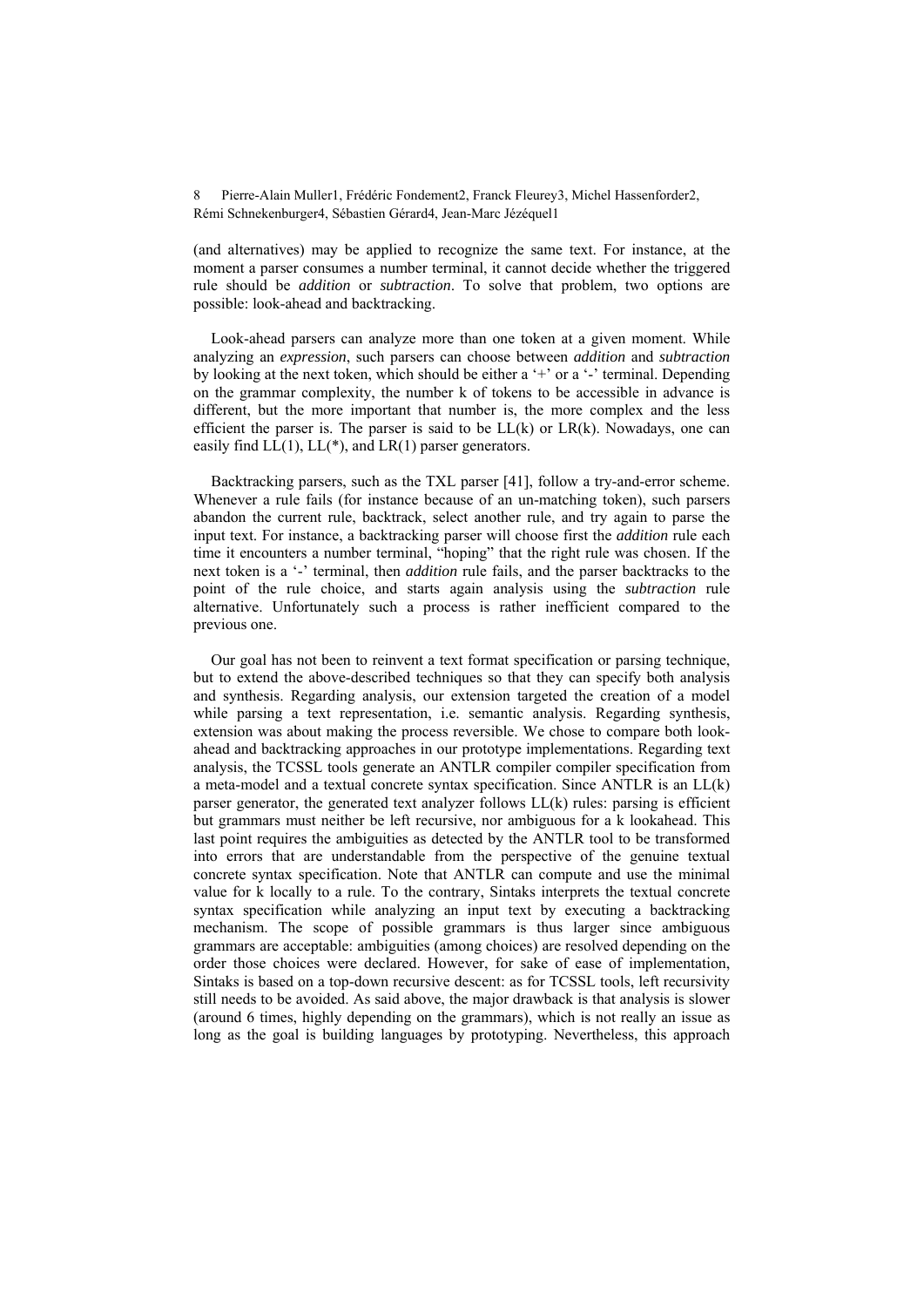could scale when it comes to create and test a textual concrete syntax, following the philosophy of the TXL engine [41].

#### **3.2 Abstract syntax versus concrete syntax**

Defining a language can be decomposed into three related activities: defining the syntax, the semantic domain, and the mapping between syntax and semantic domain. D. Harel and B. Rumpe give a good introduction to the issues surrounding these activities in their paper about defining complex modeling languages [42]. In this paper we focus on syntax definition; defining semantic domain and mapping syntax to semantic domain is out of the scope of the work presented here.

Syntax can be further decomposed into abstract syntax and concrete syntax since "surface structure does not necessarily provide an accurate indication of the structure and relations that determine the meaning of a sentence" ([43] on page 93). Abstract syntax describes the concepts of a given language independently of the source representation (concrete syntax) of that language and is primarily used by tools such as compilers for internal representation. Concrete syntax, also called surface syntax, provides a user friendly way of writing programs; it is the kind of syntax programmers are familiar with.

Object-oriented meta-modeling languages (such as EMOF, Ecore or Kermeta) can be used for representing abstract syntax; concepts of languages are then represented in terms of classes and relations. A given program can be represented by a model conforming to the meta-model which represents the abstract syntax of the language used to write the program. Writing this program, in other words building the model which represents the program, requires some way to instantiate the concepts defined in the meta-model.

This can be achieved either at the abstract syntax level, or at the concrete syntax level. The difference is that in the first case, the user has to manipulate the concepts available in the meta-modeling environment (for instance via reflexive editors) while in the second case, the user may use a surface language which is made of those concepts. While the end-result is the same, it is much simpler for users (such as programmers) to write programs in terms of concrete syntax, rather than using instances of meta-modeling concepts.

For textual languages, there must be some way to link the information in the text (the concrete syntax) with the information in the model (the abstract syntax). We have seen in the previous subsection that the issue of analyzing text to produce abstract syntax trees had already received much attention in the compiler community. Most notably, efficient tools are available to generate parsers from EBNF-like grammars. Unfortunately, these generated parsers produce abstract syntax trees, leaving a gap with the abstract syntax defined by meta-models (graphs related), and further ad-hoc hand-coding is required in order to perform semantic analysis (see Figure 1).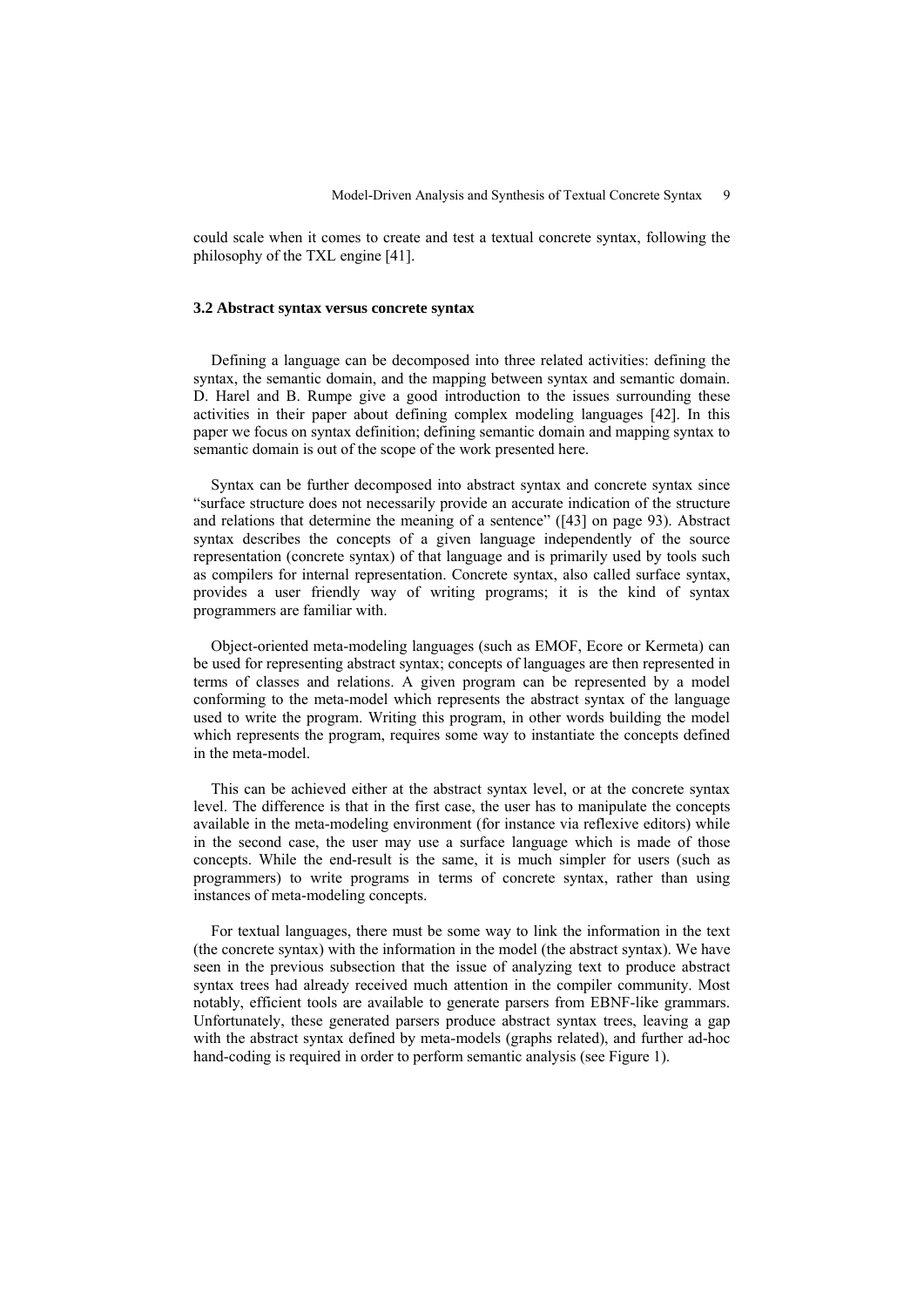An example of such a time consuming task is type checking, which actually matches name-based references to other elements that are defined elsewhere. Typical examples are typed programming languages, where one may declare variables of a certain type, which can be considered correct if and only if that type is declared elsewhere in the code. Other examples are method and operator calls. It is again the task of type checking to actually find the called operation according to its name and the inferred type of the arguments. Again, type inference is a concern of semantic analysis.

In practice, structure of concrete syntax often influences abstract syntax. Some even derive the abstract syntax from the concrete syntax, following a bottom-up approach like in [34]. However, for the same language, one may want to define different concrete syntaxes (e.g. UML models that can take a graphical appearance, but also textual XMI or HUTN shapes). If different surface syntaxes are provided, a bottom-up approach to abstract syntax specification will lead to different abstract syntaxes for the same language. In our approach, we propose to improve text structure definition to support manipulation of predefined abstract syntaxes given under the form of meta-models.

#### **3.3 Code generation versus textual concrete syntax**

Code generators are usually built for one specific source language (e.g. UML), and for one specific target language (e.g. Java). This two-dimension dependency outnumbers the necessary code generators by a Cartesian product factor. Moreover, this architecture can raise several problems when a source model needs to be customized, for instance when using a profile.

We believe that a better approach would be to pass through an intermediate model (i.e. an abstract syntax instance). In the example of a Java code generation from an UML model, the approach we propose would be the following: the UML model (instance of the UML metamodel [44]) would be transformed into a Java model (instance of a Java metamodel such as [45]) through a model transformation, and then the Java model would be synthesized into Java text files by mean of a text synthesizer. A striking advantage of this approach is that the semantic domain translation is achieved by a model transformation, which is a dedicated technology, while text synthesizers would need to deal with the concrete syntax of the target language. The process distinguishes two different tasks (transformation and synthesis) that are performed using appropriate approaches.

In case of compilers, a source textual specification expressed in a language A has to be transformed into a target textual specification in language B. To perform this task using a model-based approach so as to benefit from model transformation technology, an additional step is required: source code must be analyzed into a model, for instance by mean of a text processor. A problem with that approach is that, for a given language  $L$ , one needs to provide either a text analyzer, in case  $L$  is the source language; or a text synthesizer, in case  $\mathbb L$  is the target language; or even both, should  $\mathbb L$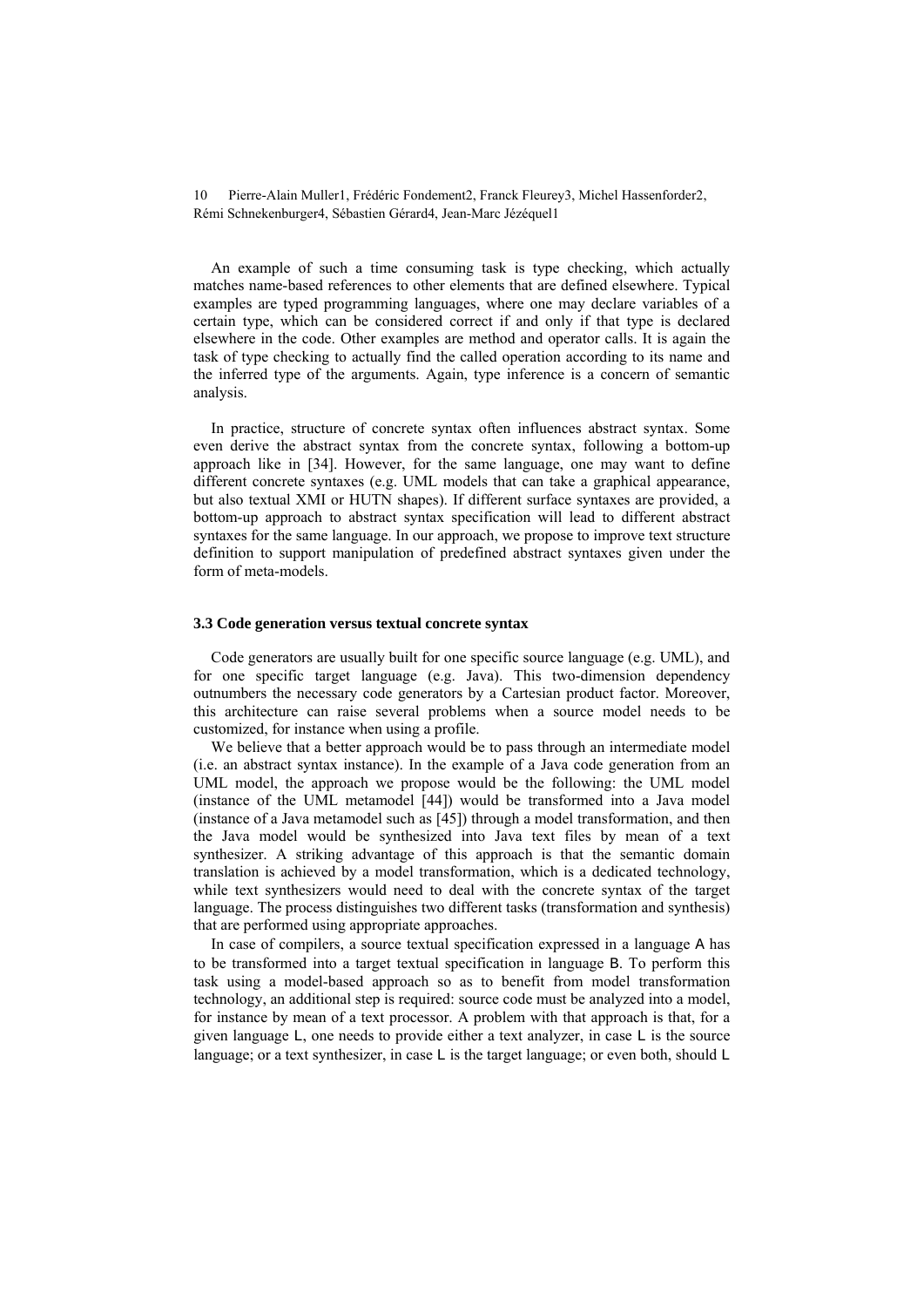play the role of both source and target languages. In this latter case, which appears for instance in round-trip engineering processes, analyzer and synthesizer have to be consistent. This motivates the unified specification proposed in this paper.

The process for compiling a specification given in language A into a B specification is given in Figure 3. In the MDA terminology, white represented models at the M2 level (meta-level) and grayed models reside at the M1 level. Examples for A/B couples are Java/C++, UML (e.g. represented with HUTN or XMI)/Java, and B/C++. One may notice that in these examples Java may play both the role of a source or a target language. A textual A specification is analyzed into an A model. The A model is transformed into a B model, and the B model is thus synthesized into a B representation. It is interesting to see that if the  $A/B$  transformation is reversible, one may reverse the complete process (from B textual representation to A textual representation) with no additional development.



**Figure 3: Approach to Code Generation based on Textual Concrete Syntax** 

In the next sections we propose a new kind of specification for concrete syntaxes, which takes advantage of meta-models to generate fully operational tools (such as parsers or text generators). The principle is to map abstract syntaxes to concrete syntaxes via bidirectional mapping-models with support for both model-to-text, and text-to-model transformations.

# **3.4 Requirements for mapping abstract syntax to concrete syntax (and the reverse)**

Modeling the mapping between abstract and concrete syntax means expressing how a given piece of information can either be stored in an object model (considering that we used object-oriented meta-languages to define abstract syntax) or represented in text (as we focus on textual concrete syntax). One must consider that there is no one-to-one mapping between abstract and concrete syntax, and further, that there is no single solution either to store information in a model or to represent it in text.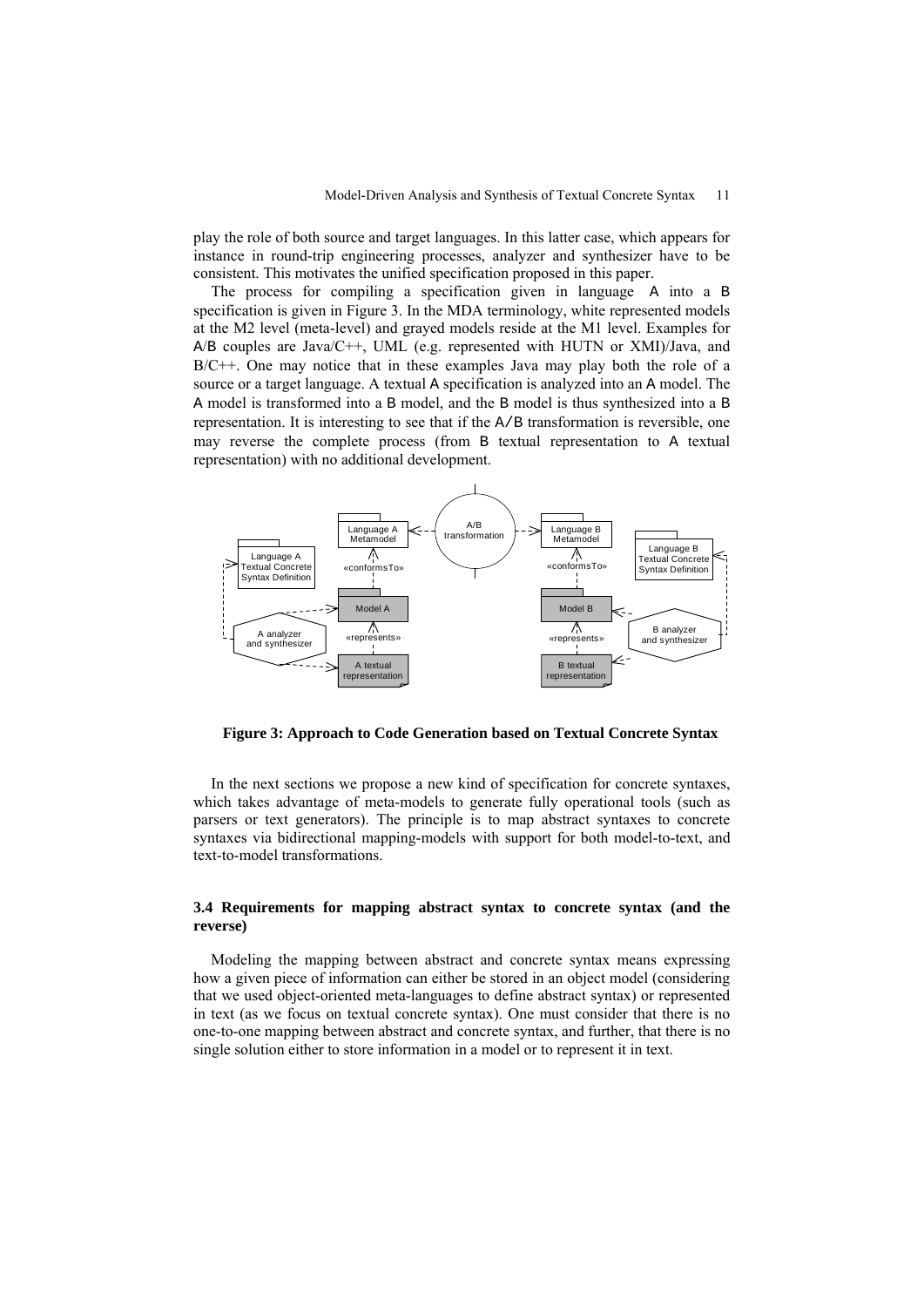The multiple ways to capture information (e.g. the structure of abstract syntax) in an object model are genuinely addressed by object-oriented meta-models. Elementary information can be modeled as a class, an attribute, a relation, or a role. Attributes, relations, and roles may be shared among classes (and relations) in presence of inheritance. Storing more complex information in a given model is then achieved by creating clusters of instances of the modeling-elements defined in their corresponding meta-model.

As we have seen earlier, representing information in text follows structures known as grammars. Building a mapping between models and texts therefore implies understanding how information can be mapped between models (graphs of instances) and texts (sequences of characters).

 An instance of modeling-element, following the example of an object, is characterized by an identifier and a state. In an object model, state is stored in the slots of the instances (i. e. values, either of primitive types, or references to other instances of modeling-elements).

Going from abstract syntax to concrete syntax (or the reverse) is then a matter of explaining how pieces of abstract syntax (i.e. values held by slots of instances of modeling-elements) are to be serialized (or conversely de-serialized) to pieces of concrete syntax (actually character strings, as we target textual concrete syntaxes).

This means that in addition to what traditional text analysis tools provide (e.g. terminal, sequences, and alternatives), concrete syntax definition should also offer the possibility to state how individual slots of instances of modeling-elements are mapped to concrete syntax.

#### **3.5 Toward an implementation for the mapping**

Let's consider the following meta-model of a language which defines models as a collection of types where types have attributes, which in turn have a type.



**Figure 4 : Meta-model of abstract syntax for a simple language** 

A model instance and a typical concrete syntax may be: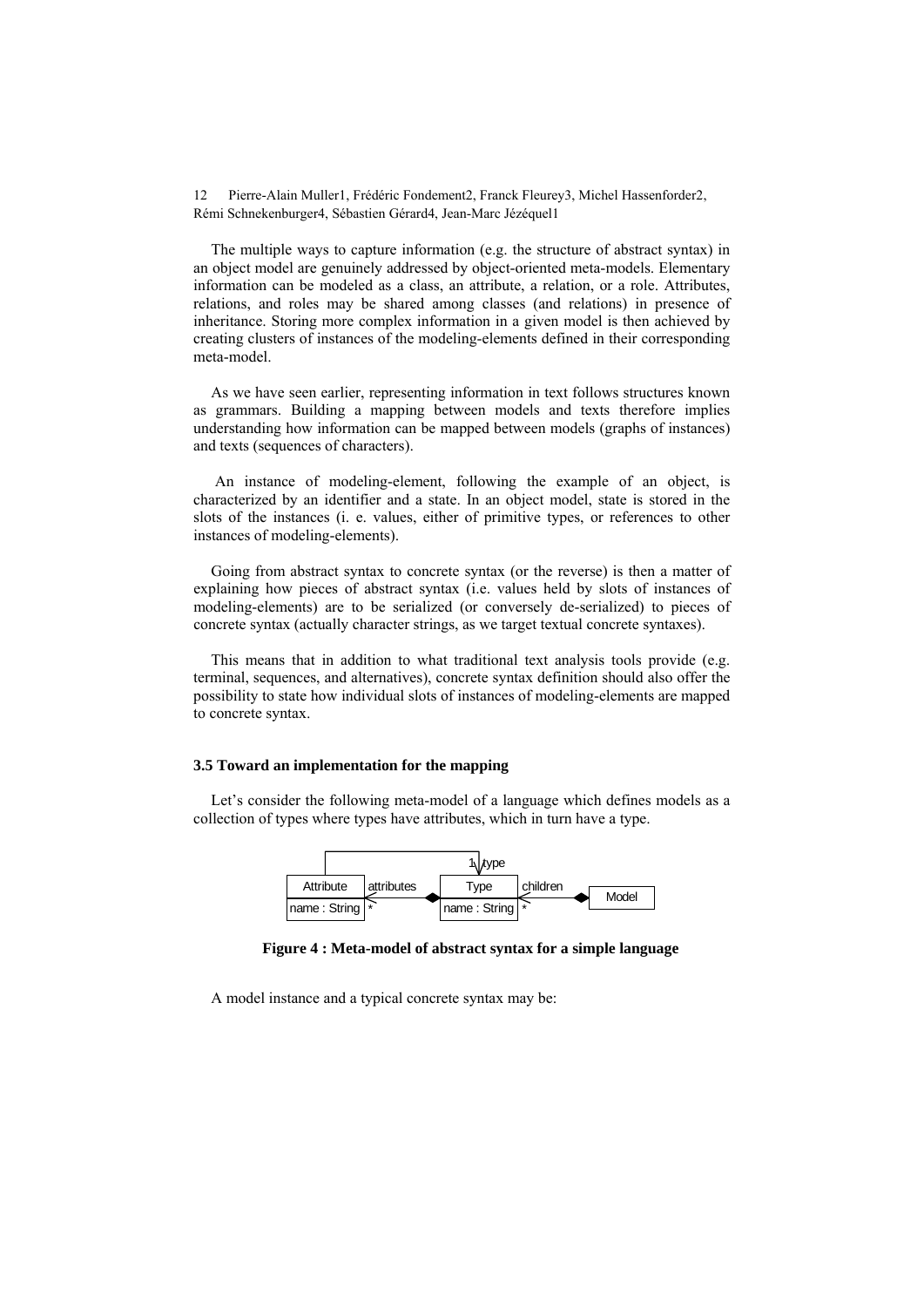#### Model-Driven Analysis and Synthesis of Textual Concrete Syntax 13



**Figure 5: The same model represented as an instance diagram and using a specific textual concrete syntax** 

The concrete syntax for the meta-model shown in Figure 4 can be described in plain English as shown in Figure 6:

The text represents a Model instance. The list of the Model's children is represented. A Type is declared by a 'Type' keyword followed by the name of the Type and the collection of its attributes. If not empty, the collection of attributes is enclosed by curly braces; an empty collection is specified by a semi colon. An Attribute is represented by its name, followed by a colon and the name of its type. Notice that the notation allows forward and backward references (e.g. to User in the Mail type

declaration and to String in the User type declaration). Representations for attributes *should* be placed on a dedicated line.

#### **Figure 6: Textual Concrete Syntax in Plain English**

The meta-model on Figure 4 captures the abstract syntax (the concepts of the language, and their relations). The goal of our approach is to describe a concrete syntax following the example of that one given in plain English in Figure 6, but in a formal way, once given a meta-model that structures the abstract syntax. In our approach, we have introduced the concept of *template* which is associated to metaclasses. Each instantiable modeling-element (i.e. each concrete meta-class) defines a *template* whose role is to organize the serialization (de-serialization) of the instances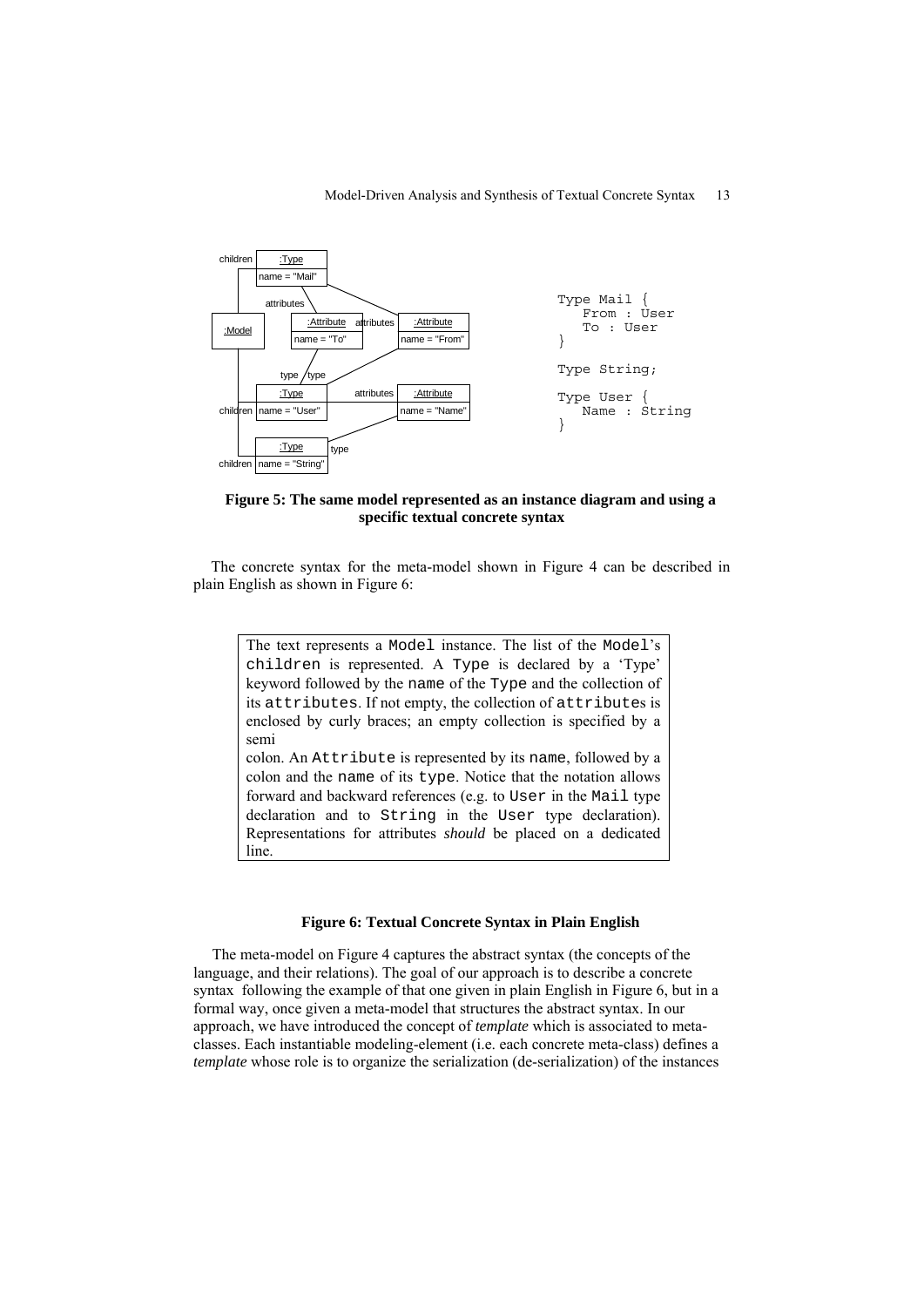of its (meta-)features, regardless if they are defined in the meta-class or inherited. Each (meta-)feature further defines a *feature-mapper*, which knows how to fill a given slot with elementary data coming from a text (and conversely, how to generate text from the data).

Templates should also embed facilities for iteration (repeating the same sequence a given number of times) and for alternatives (alternate textual representations according to a given constraint). Moreover, it must be possible to define the value of a slot depending on an alternative; for instance, setting a slot to true or false depending on the occurrence of a given sequence of tokens in the textual representation (or conversely, generating a given sequence of tokens depending on the value of a slot). Alternatives can also be used to specialize children class descriptions based on a single mother class.

Beyond the basic alternative and sequence capabilities, the various mapping options are described by 3 major properties of the feature-mappers: the kind of values held by the slots, the multiplicity of the information to be represented, and the way to share and parameterize feature-mappers. These properties are presented in detail in the following subsections.

## **3.5.1 Kinds of data**

Slots may contain three different kinds of data:

- *Attributes values* which refer to primitive types; i.e. either data types (such as String, Integer, Real, and Boolean) or enumerations. A single-value featuremapper, with automatic type translations (to and from text) can handle these attributes.
- *Compositions* which physically embed the slots of the contained instance of modeling-element into a slot of the containing instance. Representing such a relation can be realized straightforwardly by embedding the template of the owned meta-class into the template of the owning meta-class.
- *Simple references* are a little bit more subtle a problem, and denote that a source instance of a modeling-element refers to a target instance of another modeling-element, using a given key which is in fact a specific slot value. In practice, the textual representation of the referenced instance of modelingelement may appear after the representation of the reference, as in the example presented in Figure 5 where Type String is represented *after* the Attribute Name of Type User, whose type is String. This referencing capability is also required to implement bidirectional associations (A references B which in turn references A).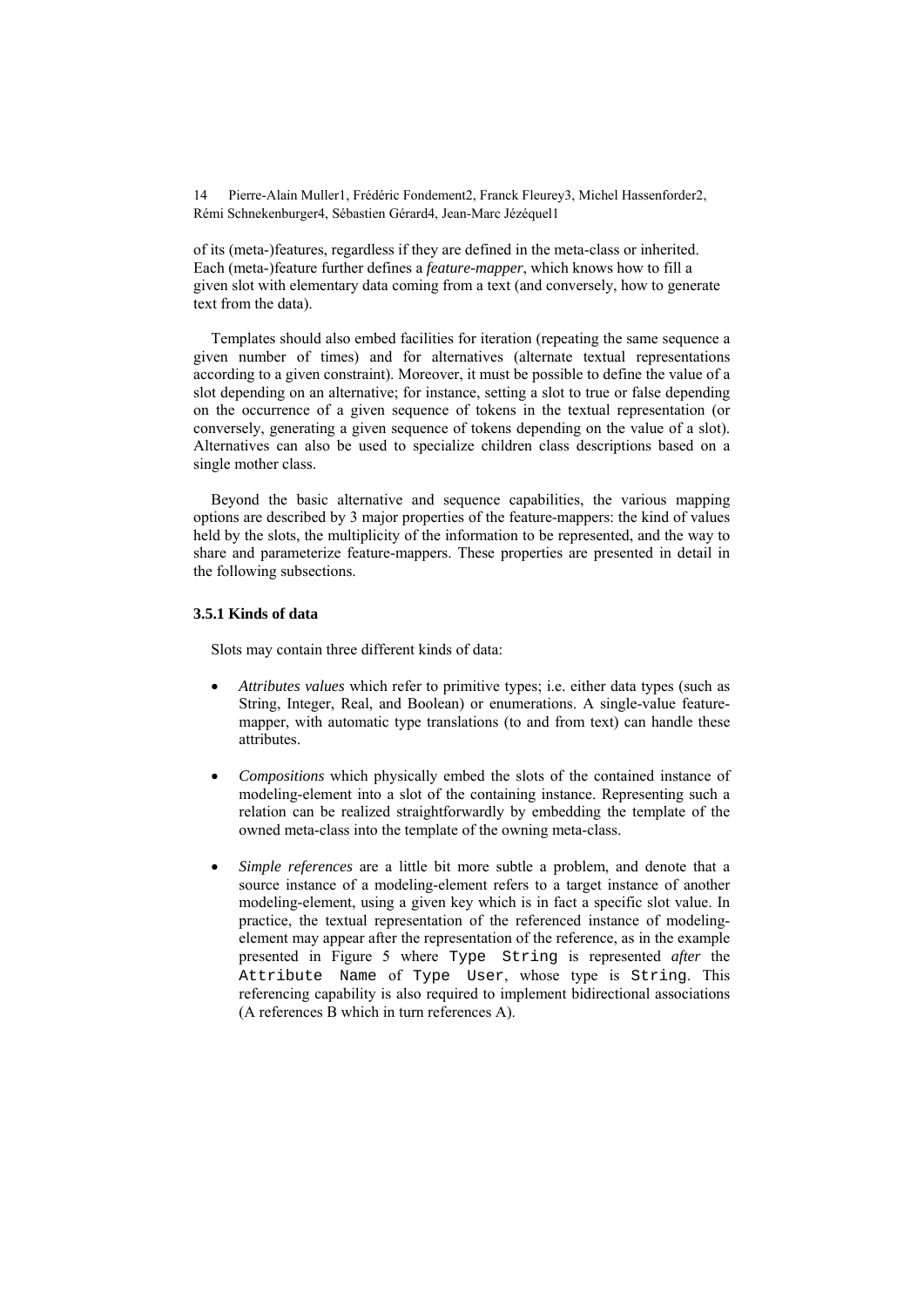### **3.5.2 Multiplicity of the data**

Features are either mandatory or optional, and single or multiple. In the metamodel stating the abstract syntax of the considered language, the optional nature of a feature is rendered by the lower bound of the multiplicity (0 for optional, and 1 for mandatory), and the single/multiple nature is rendered by the upper bound (1 or  $*$ ).

- Representing the mandatory/optional nature can be done by reusing the alternative rule: optional information will be represented by an alternative with an empty branch.
- Representing the single/multiple nature can be done by using either a singlevalue feature-mapper or an iteration.

#### **3.5.3 Shared and parameterized feature-mappers**

In practice, properties for different classes often share the same concrete syntax. This is especially true regarding inherited properties. Thus, it may be interesting to introduce *shared* definitions in the feature-mapper to address this reusability concern, following example of EBNF non-terminal rules that can be called from different rules. Feature-mappers may then be defined outside the scope of given meta-class template, and further called by several meta-class templates; in the same way a procedure may invoke a sub-procedure in an imperative language.

Two cases may be distinguished, representing whether a feature-mapper knows the feature to map or not. The first case typically allows reusing the mapper for the same feature within an inheritance hierarchy of meta-classes. The second case (we talk about *parameterized* feature-mappers) permits to share the same feature-mapper not only by different templates but also by different features, even across meta-class hierarchies.

# **4 Modeling concrete syntax**

As seen in the previous section, when defining a language, the meta-model of the abstract syntax has to be complemented with concrete syntax information. In our case, this information will be defined in terms of a model conforming to a meta-model for concrete syntax, which has to be used as a companion of the meta-model already used for defining the abstract syntax of the language under specification.

Fully defining the syntax of a language is achieved by combining the abstract syntax as supplied by a meta-model with one or more concrete syntax specification as supplied by a model conforming to the meta-model introduced in next section. The effect of parsing text (conforming to a concrete syntax model) is to create a model (conforming to the abstract syntax meta-model). Conversely, the text can be synthesized from the model.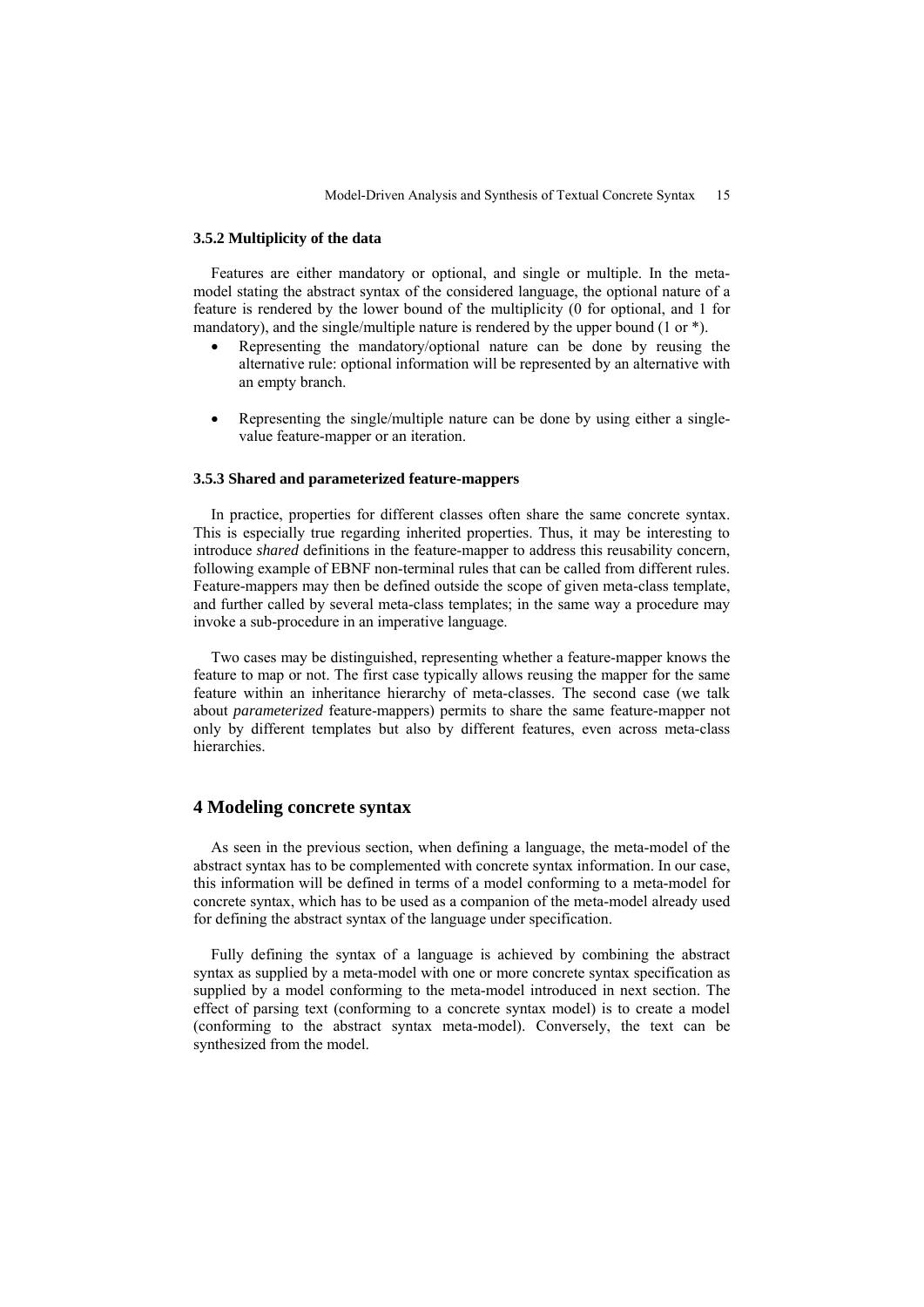

**Figure 7: A model-driven generic machine performs the bidirectional transformation** 

As shown in Figure **7**, the reversible text processor is configured by the metamodel of the language and a textual concrete syntax specification. Those two models are supplied as instances of a meta-meta modeling language (e.g. MOF or Kermeta) and of a textual concrete syntax meta-model. The goal of analysis is to construct a model by instantiating the meta-model while reading a text specification. The goal of synthesis is to generate a text while walking through a model.

During synthesis, text is generated by a generic synthesizer which operates like a model-driven template engine. The synthesizer visits the model (conform to the abstract syntax meta-model) and uses the presentation information available in the concrete syntax model (conform to the concrete syntax meta-model) to feed text to the output stream.

Interestingly, both processes of analysis and synthesis are highly symmetric, and since they share the same description, they are reversible. Indeed, a good validation exercise for the prototype is to perform two synthesis-parse sequences, and observe that there are no significant differences in both generated texts.

#### **4.1 Overview of our proposal**

Our meta-model for concrete syntax is displayed on Figure 8. Given concrete syntax has a top-level entry point, materialized by the root class which owns top-level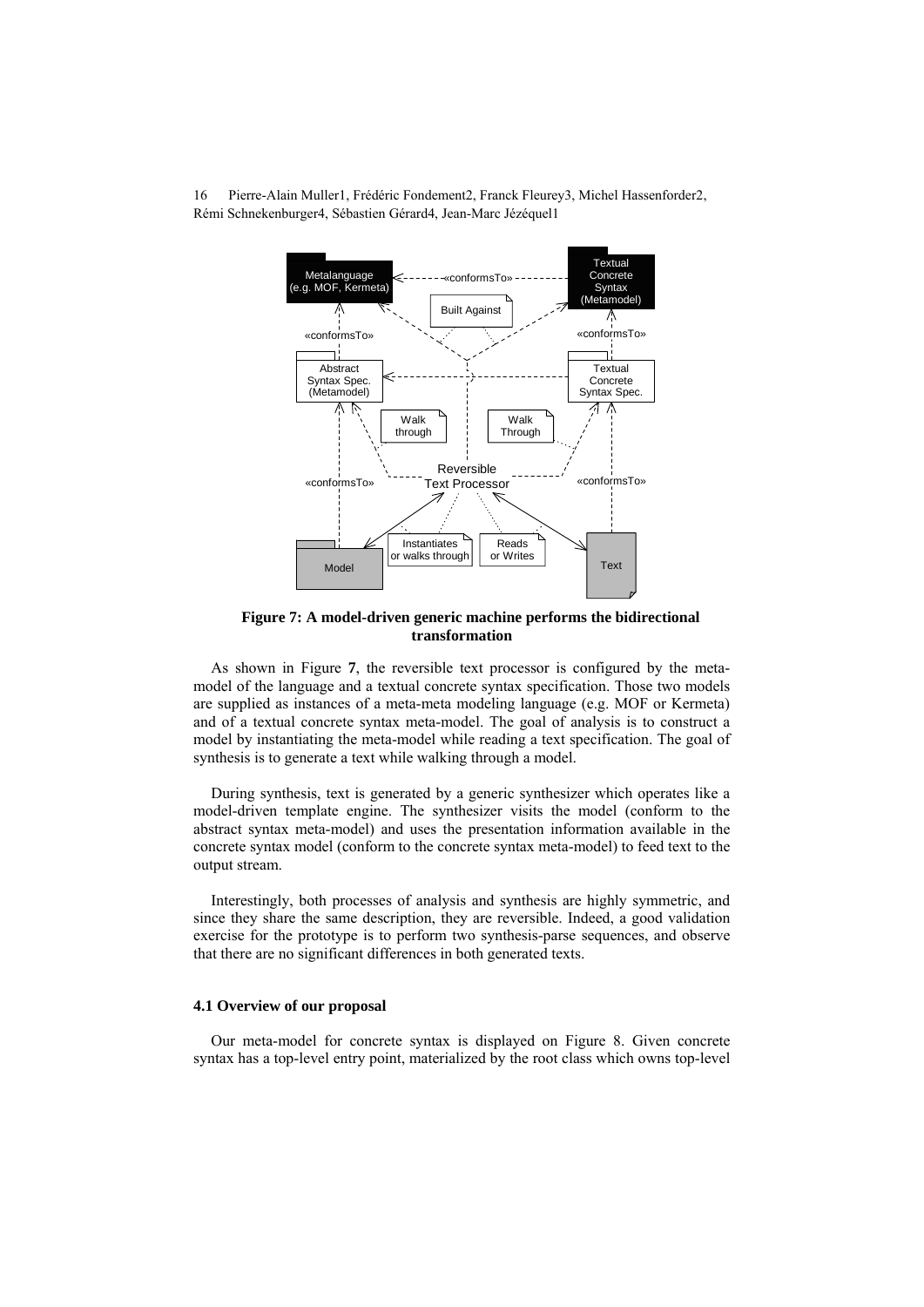rule fragments and meta-classes. A model of concrete syntax is built as a set of rules (the sub-classes of abstract class *Rule*). The bridge between the meta-model of a language and the model of its concrete syntax is based on two meta-classes: *Class* and *Feature* respectively referencing the class of the abstract syntax meta-model and their properties. Class *Template* makes the connection between a class of the meta-model and its corresponding rules. Class *Value* (and its sub-classes) and class *Iteration* make the connection between the properties of a class and their values. Class *Iteration* is used for properties whose multiplicity is greater than 1. The remaining classes of the meta-model provide the usual constructions for the specification of concrete syntax such as terminals, sequences and alternatives.



**Figure 8: Overview of the meta-model for concrete syntax** 

The following sub-sections detail the semantics (in plain English) associated with each element of our concrete syntax meta-model, from both analysis and synthesis prospectives. We illustrate each concept using the example of section 3.5 by showing corresponding excerpts of Figure 6.

#### **4.2 Template rule**

A Template rule makes the connection between a class of the meta-model (property *metaClass*) and a sub-rule.

**Analysis semantics:** The template specifies that an object should be created. The meta-class is instantiated and the object is set as the current object. The sub-rule is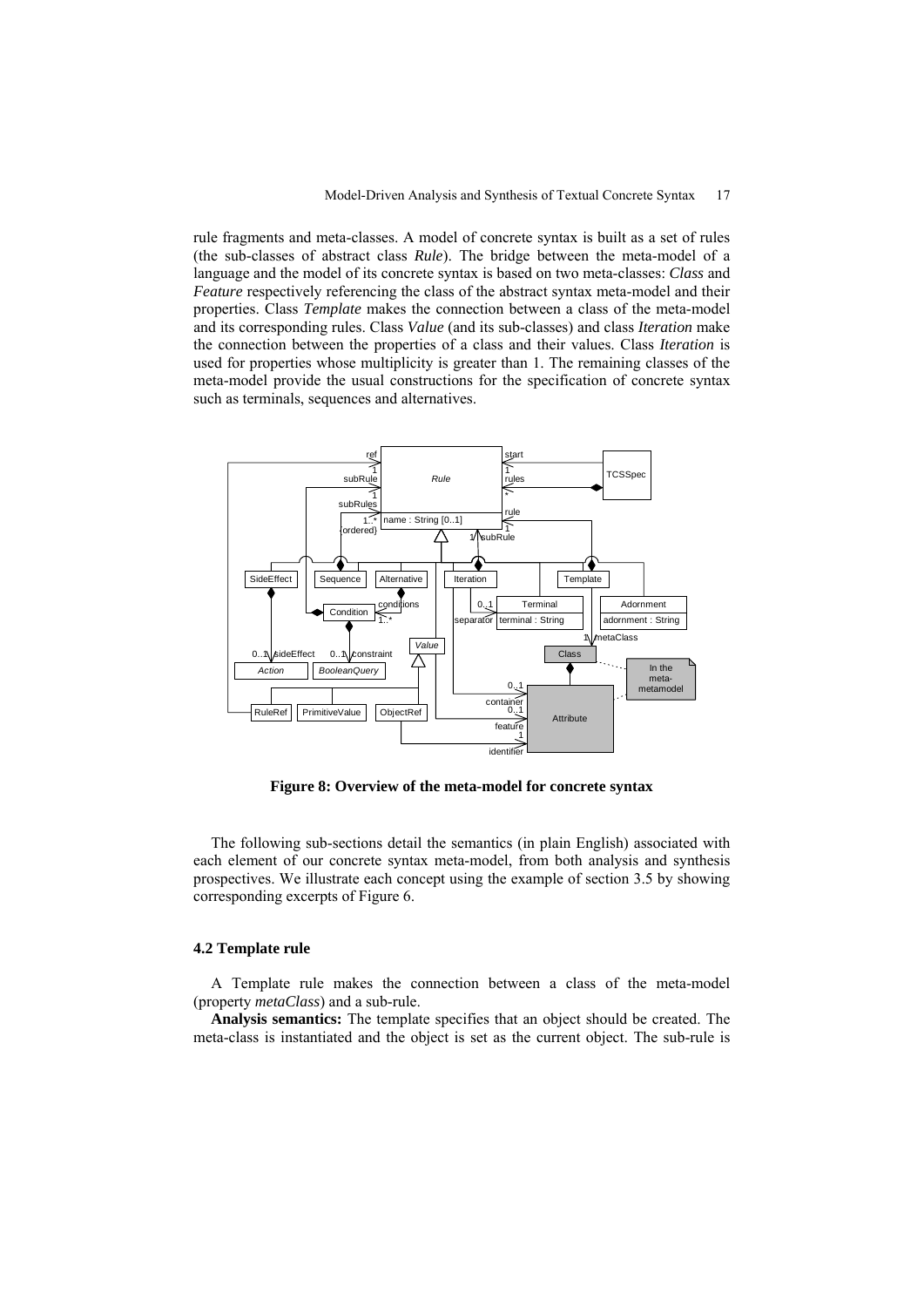invoked and the current object is initialized. If an error occurs the current object is dismissed.

**Synthesis semantics:** The template specifies which object to serialize. The subrule is invoked to generate the corresponding text.

**Example:** An Attribute (*metaclass*) is represented by (*sub-rule follows*) its name, followed by a colon and the name of its type.

## **4.3 Terminal rule**

A terminal rule represents a text whose value is constant and known at modeling time. The text value is stored in the property *terminal* of type *String* in class *Terminal*.

**Analysis semantics:** The text in the input stream must be equal to the terminal value. The text is simply consumed. If the text does not correspond an exception is thrown.

**Synthesis semantics:** The terminal value is appended to the output stream.

**Example:** …a 'Type' keyword… *or* …a colon…

# **4.4 Sequence rule**

A sequence rule specifies an ordered collection of sub-rules. A sequence has at least one sub-rule.

**Analysis semantics:** The sub-rules are invoked successively. If any sub-rule fails the whole sequence is dismissed.

**Synthesis semantics:** The sub-rules are invoked successively.

**Example:** A Type is declared by a 'Type' keyword (*sub-rule 1*) followed by the name of the Type (*sub-rule 2*) and the collection of its attributes (*sub-rule 3*).

## **4.5 Iteration rule**

Iterations specify the repetition of a sub-rule an arbitrary number of times. An iteration uses a collection (property *container* of type *Feature*), and may have a terminal to be used as a separator between elements (property *separator* of type *Terminal*). However, for complex iteration expression, one may refer to derived properties if model repository supports it.

**Analysis semantics:** The sub-rule (and separator, if specified) is invoked repetitively, until the sub-rule fails. For each successful invocation the collection specified by the container feature is updated.

**Synthesis semantics:** The sub-rule is applied to each object in the referenced collection, and the optional separator (if specified) is inserted between the texts which are synthesized for two consecutive elements.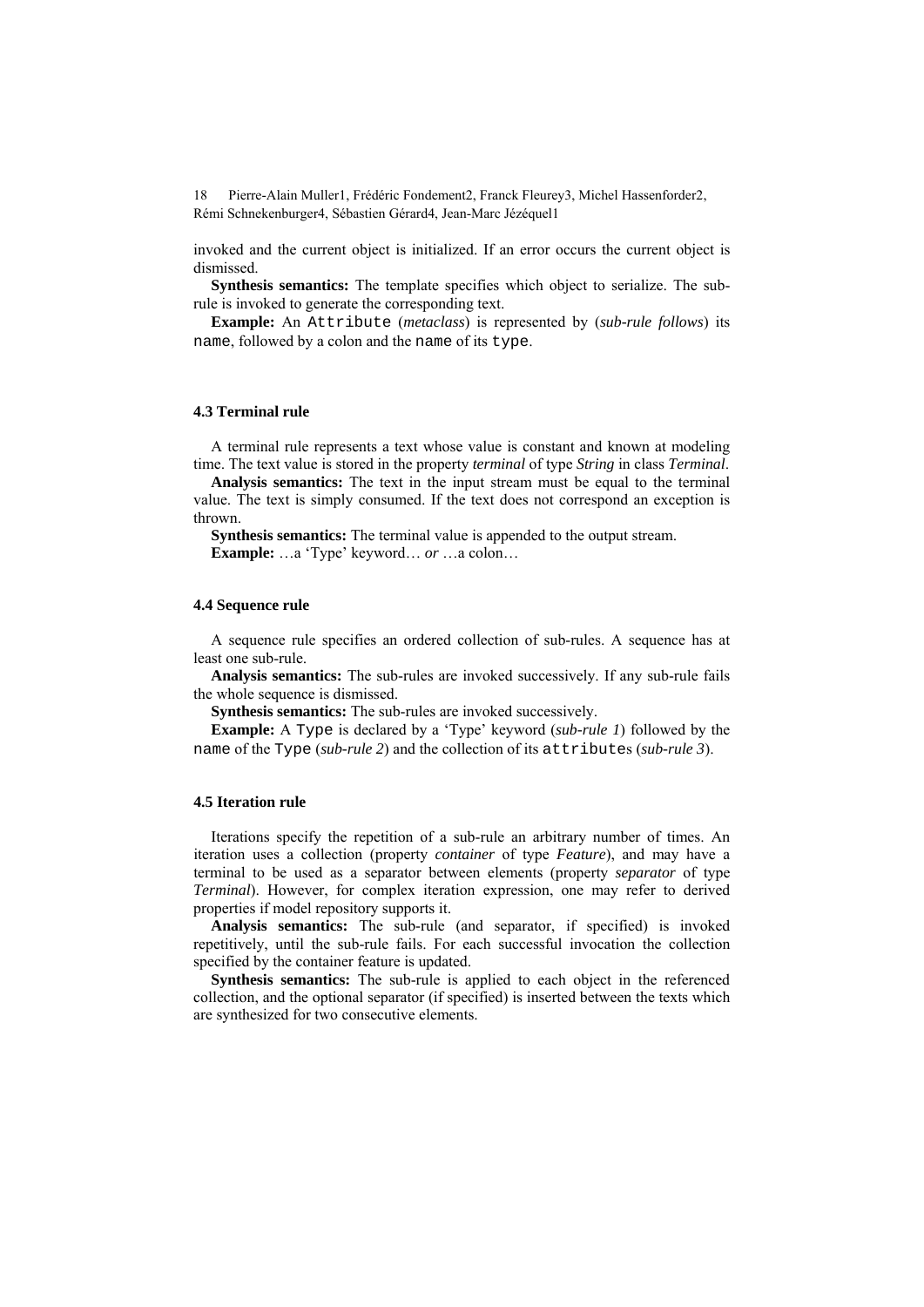**Example:** The list of the Model's children (*container*) is represented. A Type (*i.e. the meta-class that isthe type of the Model::children property*) is declared by… (*the sub-rule*)

#### **4.6 Alternative rule**

Alternatives capture variations in the concrete syntax. An alternative has an ordered set of conditions which refer each to a given sub-rule. A boolean expression in a query language may constrain choice for the correct condition. Queries may be written using languages like OCL, Kermeta, MTL, Xion, or even JMI Java code; for instance TCSSL tools uses EMF Java code, and Syntax defines its own language for comparing a feature with a value, or testing the object's metaclass.

**Analysis semantics:** This is the most complex operation. Often there is no clue in the input stream to determine the condition (in the sense defined in the meta-model for concrete syntax) which held when the text was created. It is therefore necessary to infer this condition while parsing the input stream. The simplest (but also the most time consuming) solution, applied by Sintaks, is to try each branch of the alternative until there is a match. It is worth noticing that the ordered collection of conditions can also be used to handle priorities between conflicting sub-rules. Another solution, as implemented by TCSSL tools and by most text analyzers, is to choose alternatives depending on the next lexemes (see section 3.1). Conditions' queries should be enforced once the analysis is completed. If Sintaks does not make use of the conditions' queries at analysis, TCSSL tools force them to be a comparison, with an attribute access at its left-hand side. At analysis, the comparison is interpreted as an affectation: the slot corresponding to the attribute value is set to the result of the computation of the right-hand side of the condition. More experiments should decide whether constraint solving or constraint enforcement are helpful in choosing an alternative.

**Synthesis semantics:** The conditions are evaluated in the order defined in the collection, and the first one which evaluates to true, triggers the associated rule.

**Example:** (*Condition 1:*) If not empty (*constraint for condition 1*), the collection of attributes is enclosed by curly braces (*sub-rule for condition 1*); (*Condition 2 :* ) an empty (*constraint for condition 2*) collection is specified by a semi-colon (*subrule for condition 2*).

# **4.7 Primitive value rule**

The rule *PrimitiveValue* specifies that the value of a feature is a literal. The type of the referenced feature should be a primitive type such as Boolean, Integer or String.

**Analysis semantics:** The literal value corresponding to the type of the feature is parsed in the input stream. The result is assigned to the corresponding feature of the current object unless the type conversion failed.

**Synthesis semantics:** The value of the feature in the current object is converted to a string and appended to the output stream.

**Example:** the name of the Type (*feature*)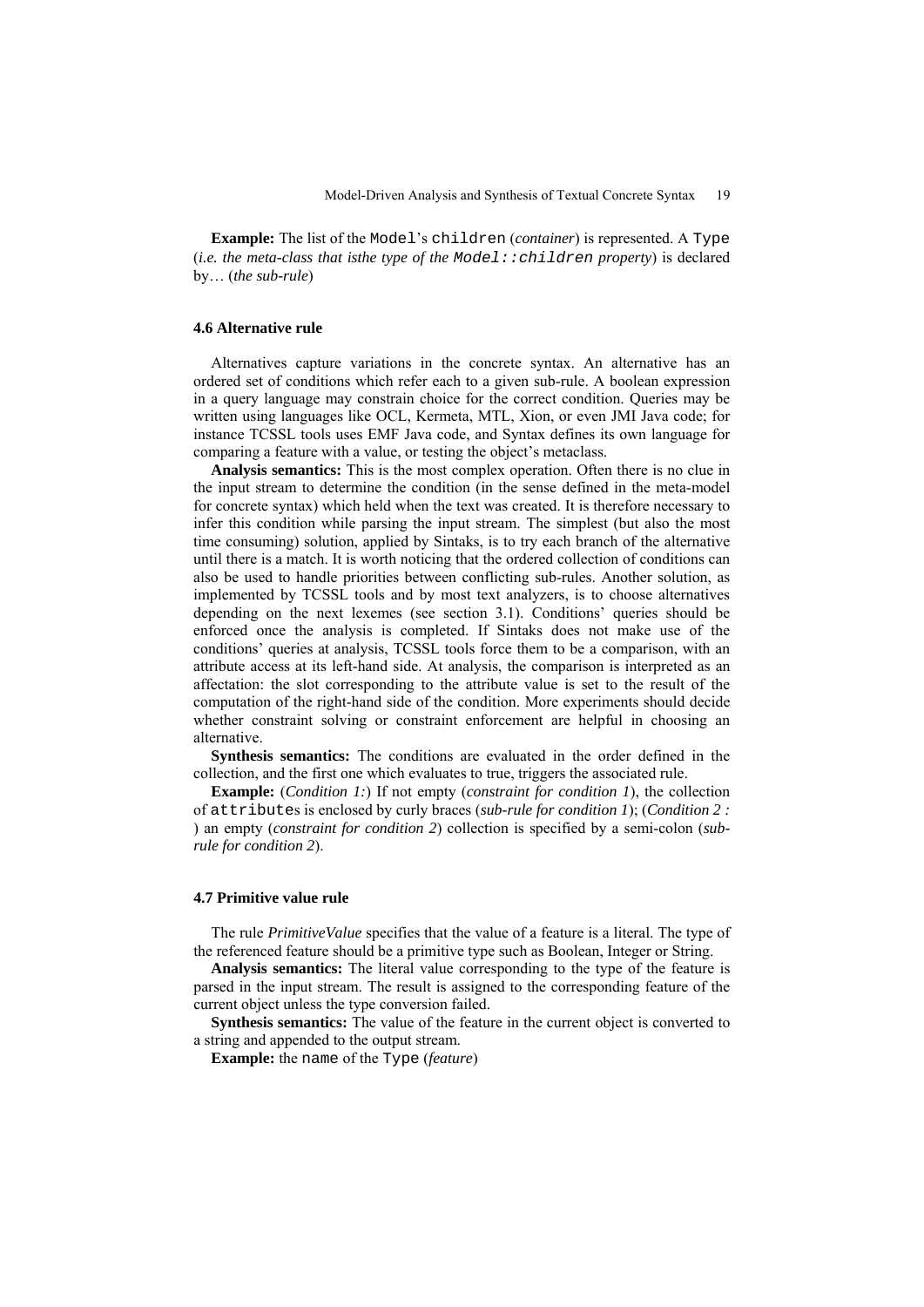# **4.8 Object reference rule**

This rule implements the de-referentiation of textual identifiers to objects. Identifiers (such as names or numbers) are used in texts to reference objects which can bear an attribute whose value contains such identifiers.

**Analysis semantics:** The reference which is extracted from the input stream is used as a key to query the model so as to find a matching element. If there is a match, the parser updates the element under construction. If there is no match, the parser assumes that the referenced item does not yet exist (because it might be defined later in the text), the referencing is deferred in a "to-do" list, and will be tried again next time the model is changed (instantiation or slot update). By the end of the parsing process, the "to-do" list has to be empty unless there is a parsing error.

**Synthesis semantics:** The identifier is printed to the output stream.

**Example:** An Attribute is represented by (…) the name (*identifier*) of its type (*feature*). Notice that the notation allows forward and backward references (e.g. to *User* in the *Mail* type declaration and to *String* in the *User* type declaration).

# **4.9 Rule reference rule**

The rule *RuleReference* references a top-level template, stored under the root of the concrete syntax model.

**Analysis semantics:** The *ref* rule is triggered and the result is assigned to the feature of the current object.

**Synthesis semantics:** The *ref* rule is triggered.

**Example:** We will detail examples in the following section.

# **4.10 Side effect rule**

An action is an instruction that has a certain impact on the model. Action may be written in any language capable to impact a model. Examples of such languages are Kermeta, Xion, and JMI Java code. OCL cannot be used as such since it is a side effect free language.

**Analysis semantics:** The action is performed on model. The contextual object is that one of the rule.

**Synthesis semantics:** Action is merely ignored.

**Example:** We will detail an example in section 5.2.

## **4.11 Adornment rule**

In order to have proper representations for models, one needs to specify nonsignificant characters such as space or carriage return. This allows to render models not on a single line.

**Analysis semantics:** Adornment is merely ignored.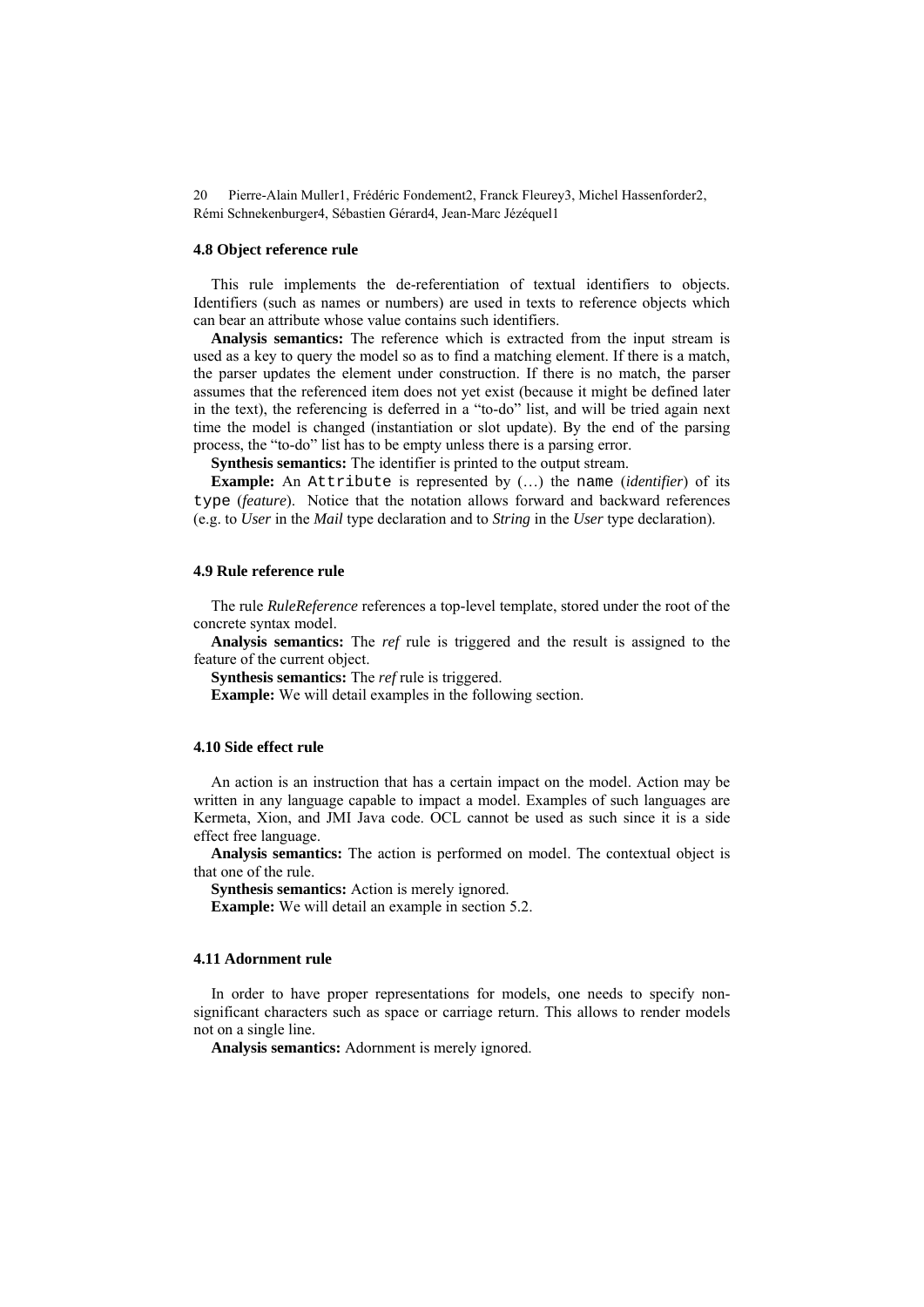**Synthesis semantics:** The adornment is added to the rendered text. To limit the number of necessary adornments, a white space can automatically be introduced after each terminal, object reference, and primitive value rule application. As shorthand, a \t adornment indents text while a \b adornment unindents it.

**Example:** Representations for attributes *should* be placed on a dedicated line.

#### **4.12 Towards more complex mappings**

The proposed solution does not claim to solve all the problems encountered in compiler construction. In particular, it does not avoid a possible necessity of multiple pass, even if the "to-do" list actually helps. For instance, this is necessary in order to perform full type checking. This part presents a solution to integrate multiple pass analysis in the proposed solution.

The main idea is to keep the classical way of solving the multiple-pass problem, which is transforming decorated abstract syntax trees. The advantage of our approach is that abstract syntax trees are models, conforming to metamodels. This offers the possibility to formally define passes and available decorations: decorations are no longer typeless key-value pairs, but attributes that are added to the metamodel. Thus, passes are merely model transformations exploiting information from decoration attributes. Once processed, this information should still appear in the model to which those decorations are removed.

To formally add attributes to a metamodel (i.e. a decoration), one might use package merge mechanism [1]: this technique uses refinement of modeling elements, to add compatible additional features, such as adding attributes to a class. It works like inheritance, but at the metamodel level: in case a model m conforms to a metamodel cm that merges metamodel am, m also conforms to am. So, to add a new decoration attribute to a class, one should make a new metamodel merge the genuine metamodel, and refine classes by adding the new decoration attributes.

An n-pass architecture includes then n−1 refinements of the main metamodel, a TCSSL specification for the n−1<sup>th</sup> refinement, and n−1 model transformations. Note that for the approach to be valid both at analysis and synthesis time, the model transformations have to be bidirectional. As an example, Figure 9 shows a 2-pass architecture. The genuine metamodel is refined to include specific decorations that a dedicated model transformation handle to construct the final model. The TCSSL specification actually describes the concrete syntax for the decorated metamodel.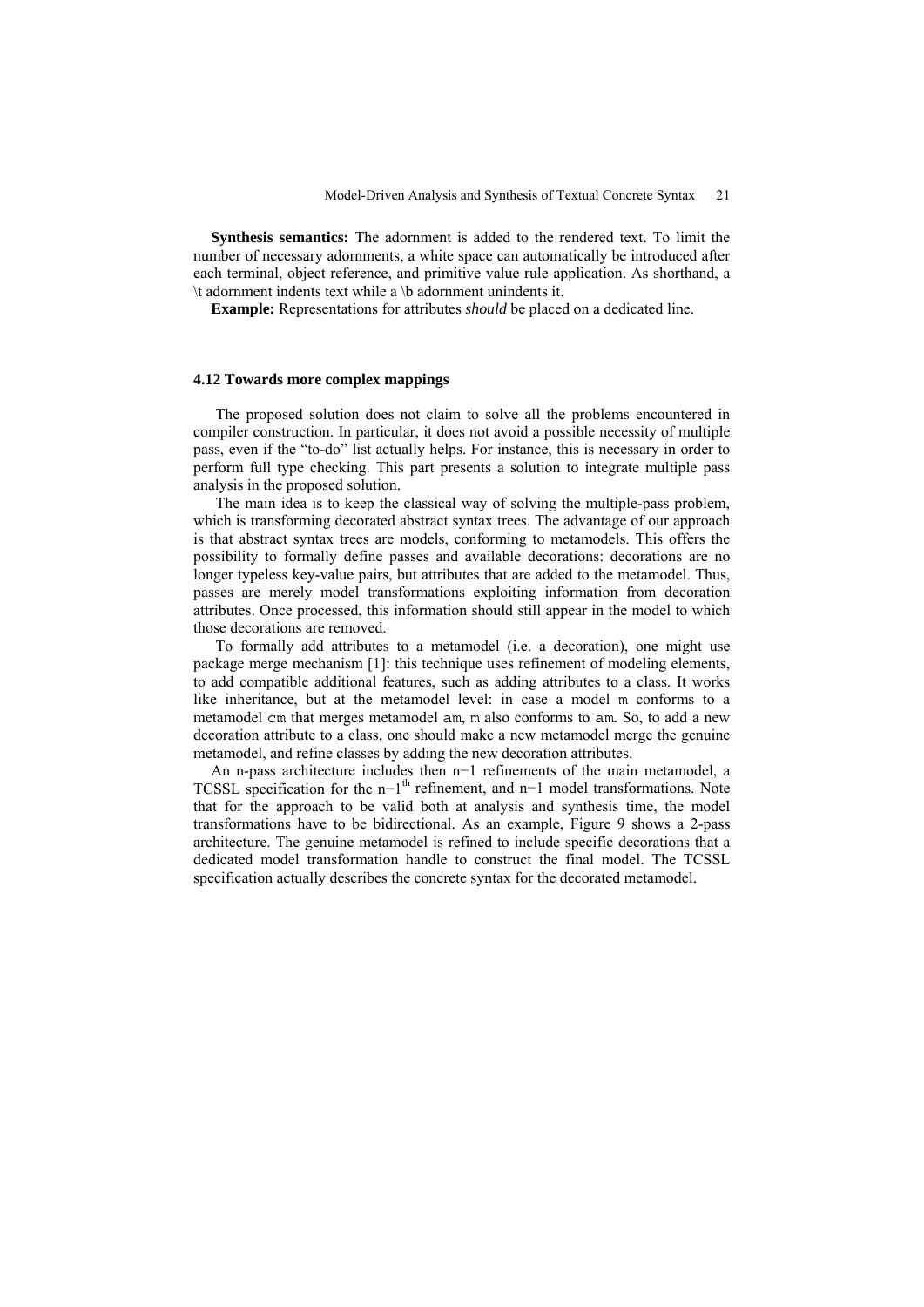

**Figure 9: A 2-pass architecture** 

The following section shows how the concrete syntax meta-model is used for specifying concrete syntax.

# **5 Examples**

The following examples illustrate our approach. The first example is the formal description of the example given in section 3.5. The second example gives an overview of the specification of a concrete syntax to the meta-model of Figure 8.

# **5.1 A very simple example of concrete syntax specification**

We use our meta-model of concrete syntax to specify a textual representation of the language presented in Figure 4. In the example of concrete syntax given earlier (see Figure 5), there is no specific materialization of the *model* meta-class in the text. We propose in Figure 10 the textual concrete syntax for that language, and we detail the analysis and the synthesis processes.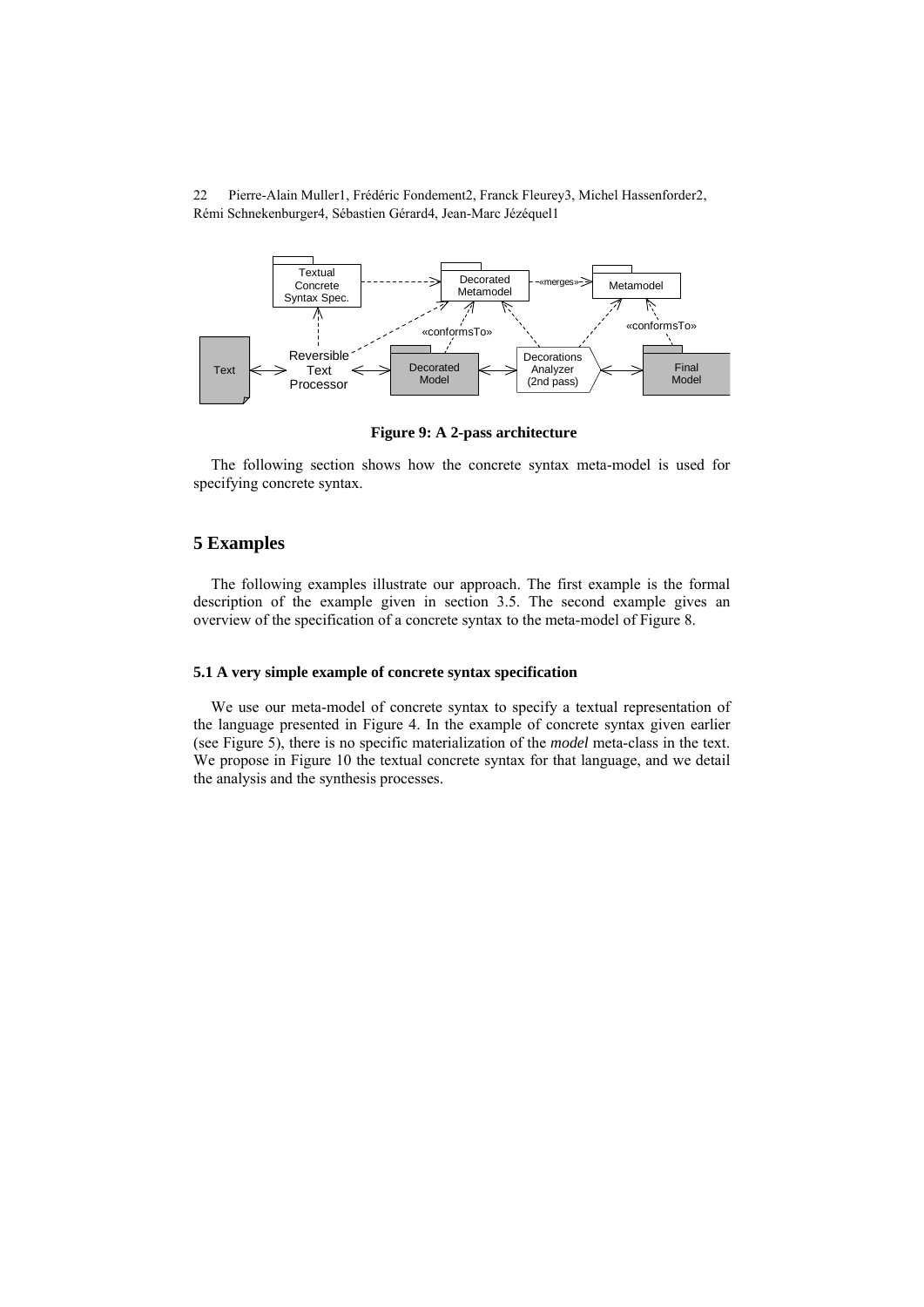

# Model-Driven Analysis and Synthesis of Textual Concrete Syntax 23

**Figure 10: Textual concrete syntax specification as instances of** 

**Figure 8**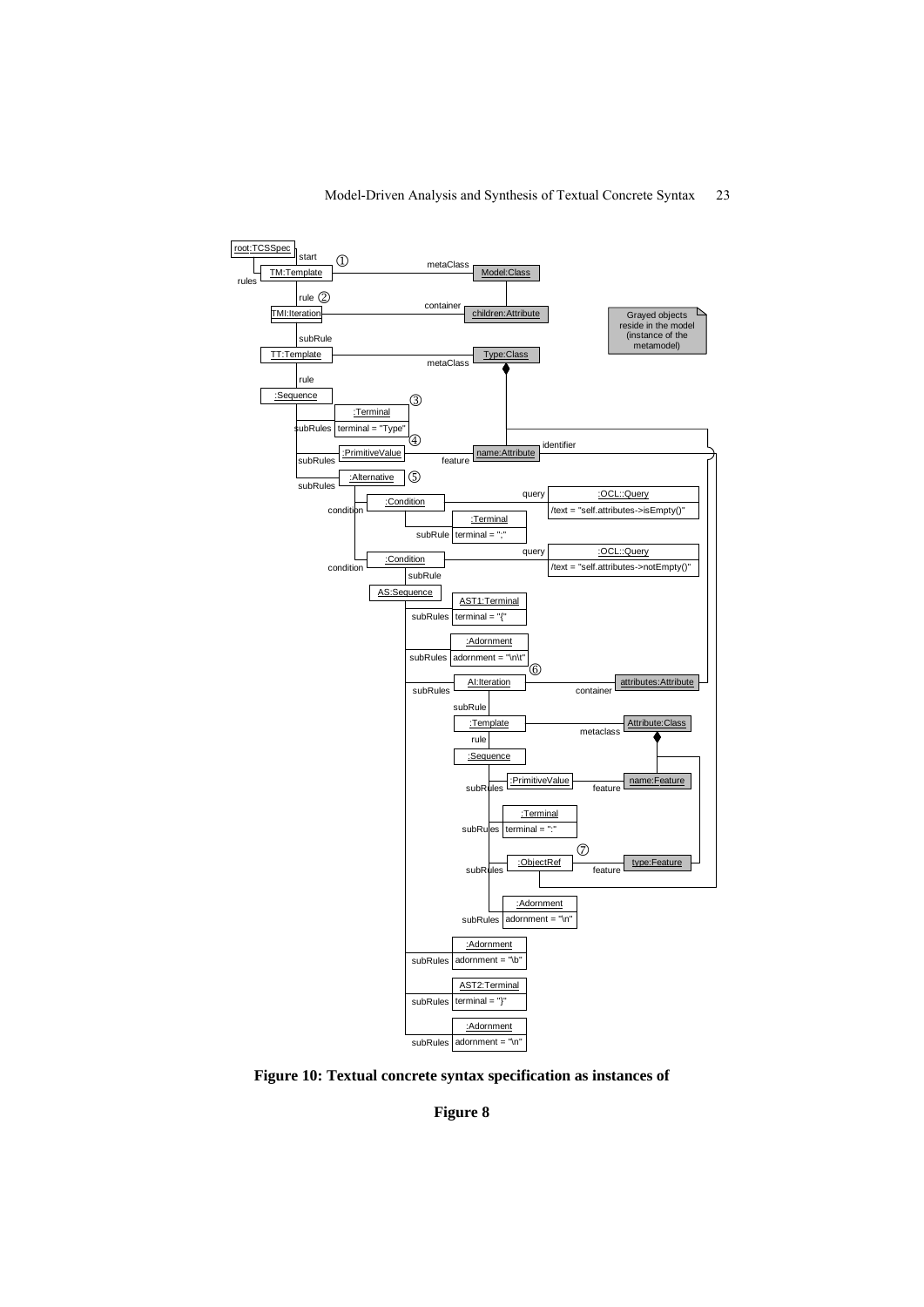In this model, there is only one top-level rule which describes the concrete syntax of the language. The model  $\Phi$  is built as a cascade of rules. The model starts with a TM iteration over types  $\oslash$ . The sequence explains that types start with the keyword "Type"  $\circledcirc$ , followed by a name  $\circledcirc$ , and then an alternative  $\circledcirc$  because types may have a collection of attributes. The collection of attributes is expressed by an iteration  $\circledcirc$ , which in turn contains a sequence made of a name, followed by a separator (terminal  $\therefore$ ) and finally a reference to a type  $\oslash$ . Attributes, when present, are delimited by curly braces. As explained in section 3.5, and according to the meta-model of Figure 4,  $\Phi$  is a mandatory attribute-value feature-mapper (as Type.name is an attribute with a  $1 \dots 1$  multiplicity),  $\oslash$  is an optional multiple composition feature-mapper (as Model.children is a composition with a  $0 \ldots$  multiplicity),  $\circledcirc$  (in association with  $\circled{)}$  is an optional multiple composition feature-mapper (as Type.attributes has a 0..\* multiplicity), and  $\oslash$  is a mandatory reference feature-mapper (as Attibute.type is a reference with a 1..1 multiplicity).

Often, it is desirable to share some part of the concrete syntax. Therefore templates do not have to be nested, and can be defined individually at the top level of the model of the concrete syntax. The following picture represents such a variation, for the same concrete syntax. Links between independently defined templates are realized with rule references ( $RuleRef$ ). Actually,  $\oslash$  and  $\oslash$  are now defined independently as shared feature-mappers (as introduced in section 3.5.3).



**Figure 11: Variation with top-level reusable template** 

Both representations are totally equivalent. The parsed models or the generated texts are identical.

If one provides a textual concrete syntax for the meta-model given in Figure 8, the specification given above may be written in textual form rather than a raw metamodel instance as depicted by object diagrams as shown in Figure 10 and in Figure 11. The specification mentioned above is represented in Figure 12 using a typical concrete syntax for our textual concrete syntax specification language. That particular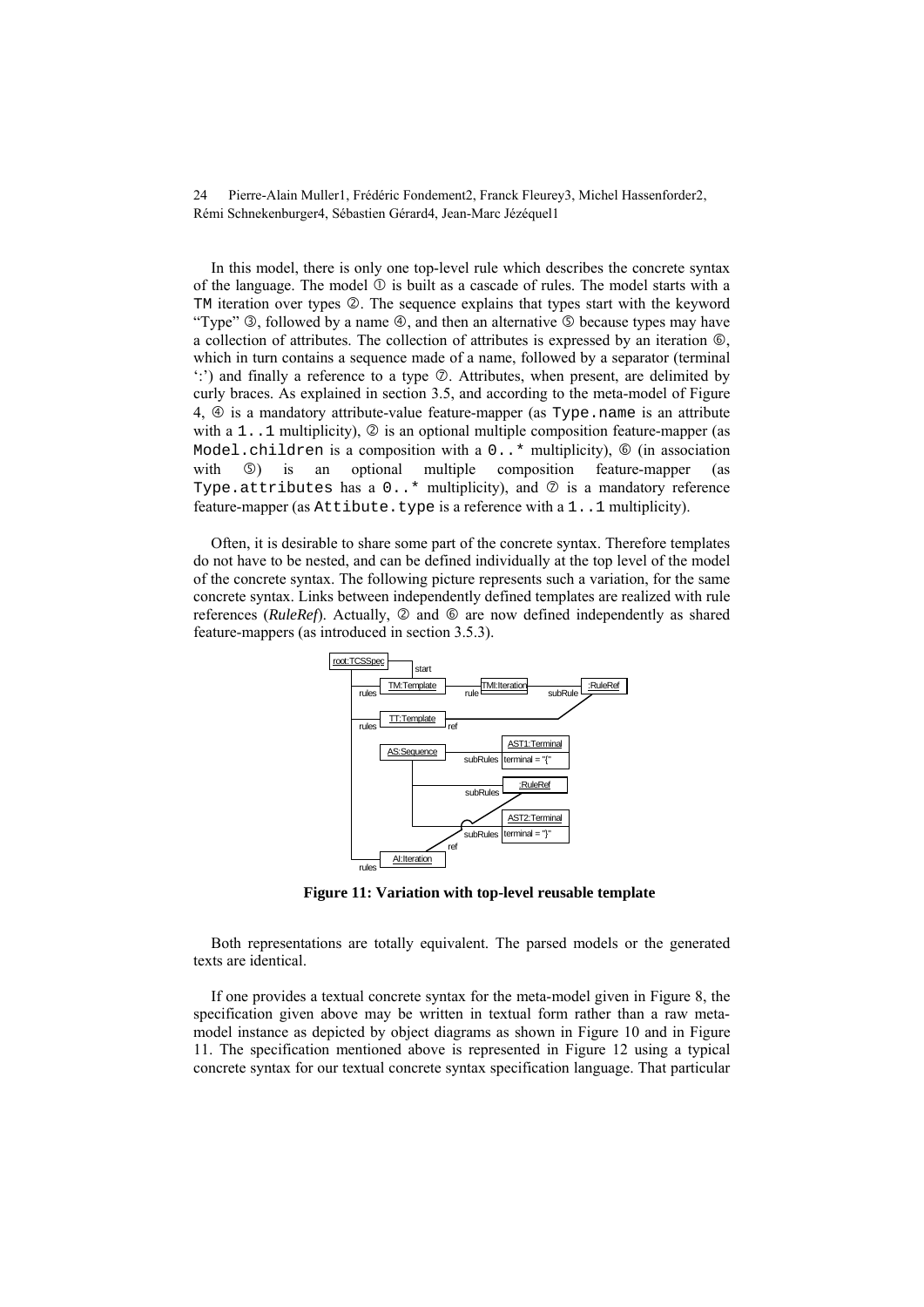syntax is introduced in next section. One may notice that such a textual specification for textual concrete syntax is much more readable than the object diagrams represented above as it is specialized (one could even talk of a domain specific concrete syntax), compared to general purpose representation formalisms such as object diagrams or XMI.

```
start template (TM) handles Model do 
        iterate (TMI) handles Model::Children do 
call TT 
template (TT) handles Type do 
       < "Type" > 
       value handles Type::name 
       choice 
             when self.attributes->isEmpty() do < ";" >
              when self.attributes->notEmpty() do call AS 
       end 
begin (AS) 
       < (AST1) "{" > 
       <@ "\n\t"> 
       call AI 
      <\otimes "\b)">
      \langle (AST2) "}" >
       <@ "\n"> 
end 
iterate (AI) handles Type::attributes do 
       template handles Attribute do begin 
              value handles Attribute::name 
             \lt ":" >
              reference handles Attribute::type
                     with Type::name 
             \langle \text{@} "\setminusn">
       end
```
**Figure 12: Concrete syntax specification in textual form** 

In order to better understand the text synthesis process, we describe here the behavior of the generic analyzer and synthesizer in synthesis mode. The language description is provided by the meta-model shown in Figure 4 and by the textual concrete syntax specification as introduced above. The model to serialize is the model represented by the object diagram of Figure 5.

The main object must be provided. In this particular case, it is the object instance of the Model metaclass. The TM start rule is then invoked to produce the text, taking the Model instance as the contextual object. The TM invokes the TMI iteration rule which calls the TT sub-rule for all the children of the Model instance (i.e. the Mail, the User and the String Type instances). For each one of these iterations,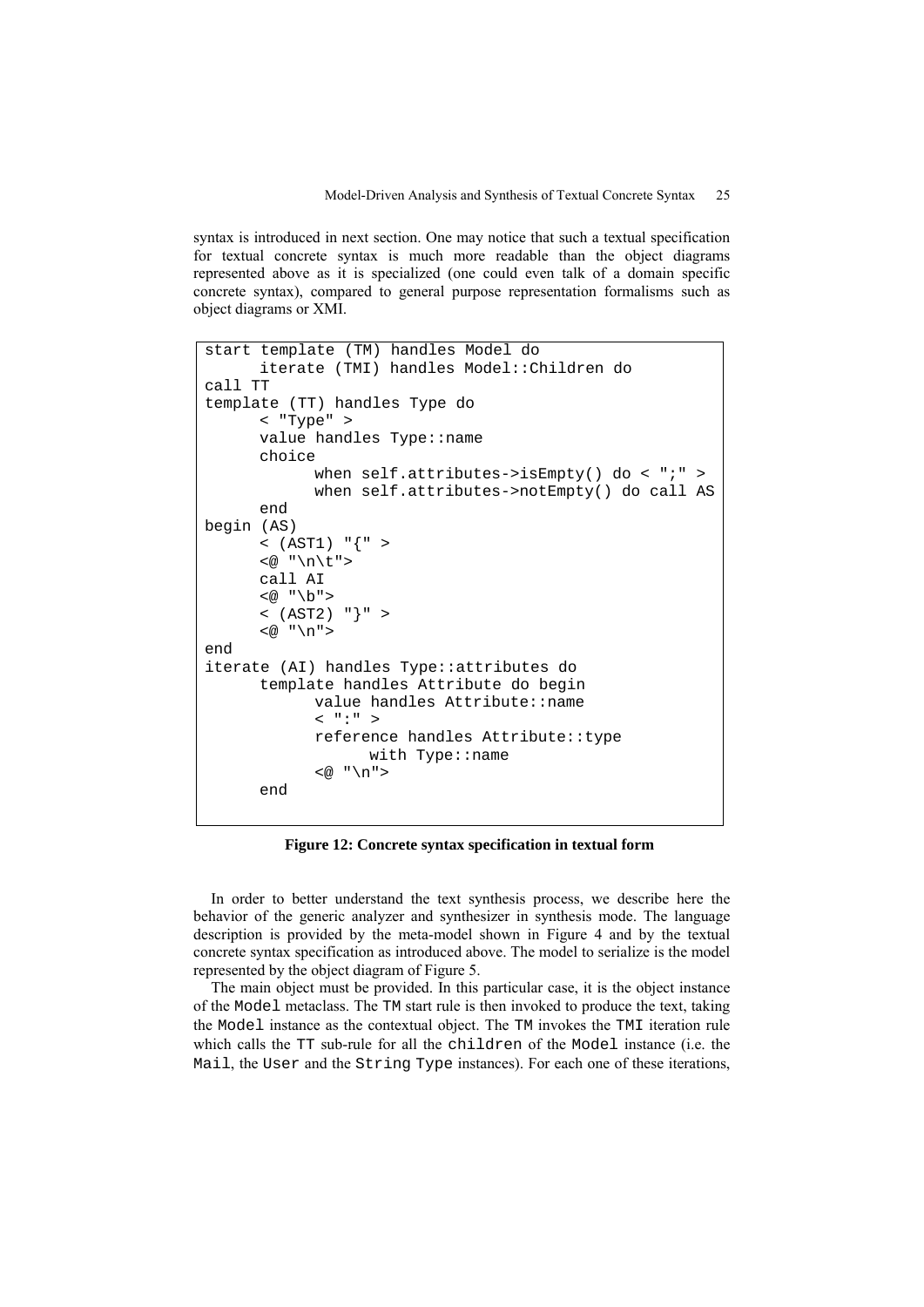the contextual object is the Mail, the User and the String instance, respectively. The invocation of the TT rule over the Mail contextual instance first writes 'Type' to the output stream, then the name of the instance (i.e. 'Mail'), with a whitespace automatically inserted in-between. Since the Mail instance references some attributes (as detected by the self.attributes->notEmpty() OCL expression – self references the contextual instance), the AS sub-rule is called, again with the Mail instance as the contextual instance. The call appends a "{" to the output stream (according to the AST1 rule), a carriage return and an indentation (according to adornment), and then invokes the AI rule. The AI rule iterates over the attributes of the Mail instance, namely the From and To Attribute instances by outputting, for each attribute, the name, (a whitespace,) a colon, (a whitespace,) the name of the Type instance as referenced by the type slot, and a carriage return. The AI rule is then accomplished, the AS rule ends by un-indenting the text and appending a "}" before a carriage return, and the TT rule is invoked again by the TMI rule, this time over the User instance a first time, and over the String instance in a second time. The final output is that one represented in Figure 5.

The process may be reverted by considering the text in Figure 5 and setting the generic analyzer and synthesizer in analysis mode to get the model. It is important to stress that the language definition in use is the same for both the analysis and the synthesis mode.

The TM start rule is a template for the Model metaclass, thus the analyzer creates a new Model instance that we will further call m. The TMI rule is then invoked, which iteratively calls the TT rule. The contextual instance for the TM and TMI rule is the newly created m instance. The TT rule will be called iteratively by the TMI rule with no contextual instance. The TT rule is a template rule for the Type metaclass; thus, the rule creates a new Type instance and sets it as the contextual instance. Then, the TT rule recognizes the 'Type' keyword, an identifier ('Mail'), which will be placed in the name slot of the newly created contextual instance. Finally, the TT rule needs to perform a choice among two possibilities. As the contextual instance is under construction, the rule cannot rely on the guard constraints. In case of LL(k) parsing, as for the TCSSL tools, the choice will depend on the k next tokens; here, the next token is a '{', which will lead to choose the second alternative (i.e. we need  $k \ge 1$ ). In case of backtrack parsing, as for the Sintaks tool, the first choice is taken, fails, and then the tool attempts the second choice. Note that if the first choice have had side effects (e.g. instantiation or slot update), they would have been all canceled. The second choice is a call to the AS rule. The Mail instance remains the contextual instance. The AS rule recognizes the '{' character, (it ignores the adornment), and calls the AI rule with Mail as the contextual instance, which creates the From and To Attribute instances. As the AI rule handles the Type: : attributes property, the From and To Attribute instances are placed in the attributes slot of the Mail Type instance. Note that the template rule for the Attribute metaclass calls a sequence rule that contains a reference rule handling the Attribute::type property according to the  $Type: \cdot$  name property. A problem is that the User Type instance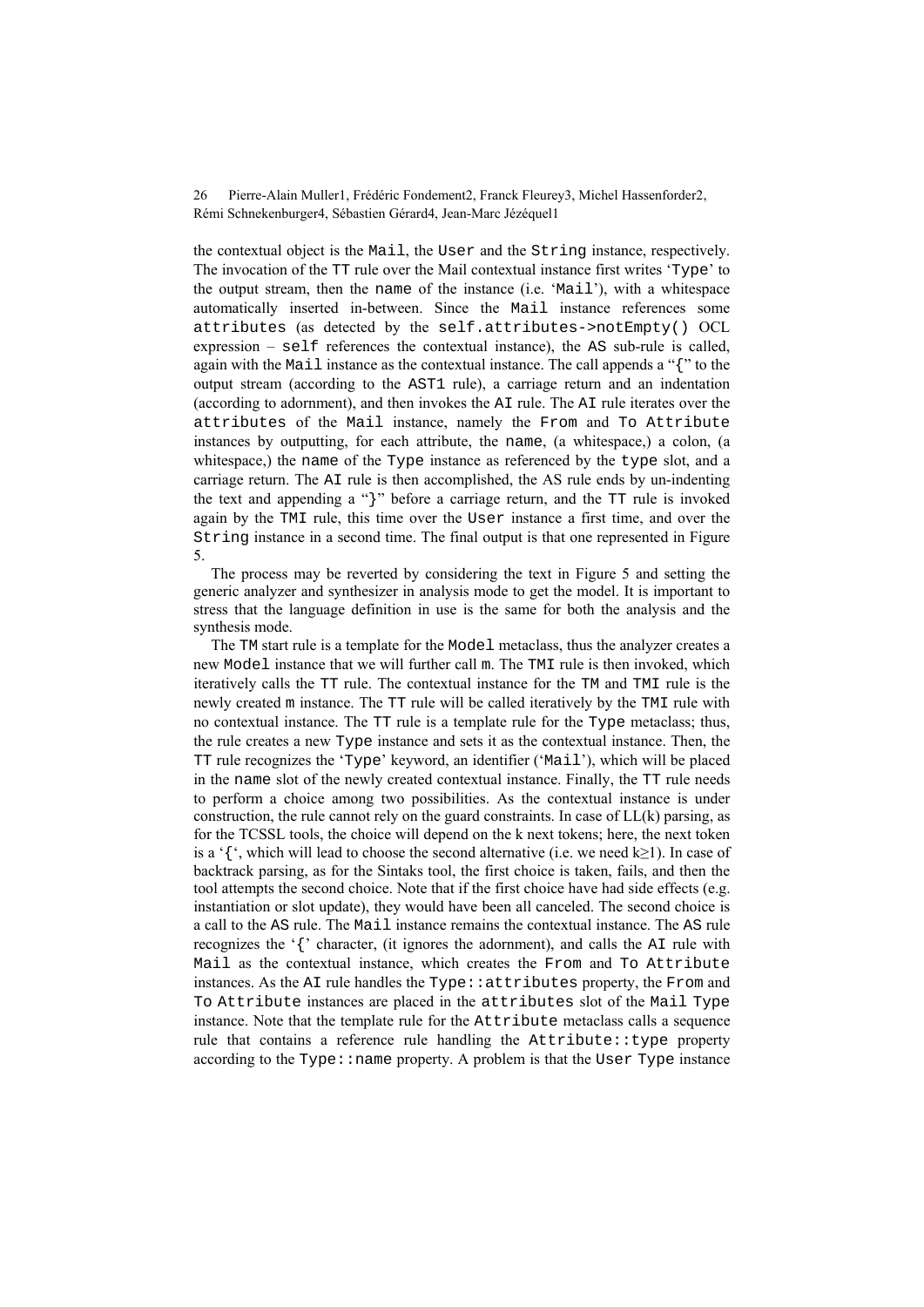is not created yet and thus could not be retrieved to be referenced by the From and To attributes. The referencing is then added to a "to-do" list, which contains all postponed tasks that are tried each time the model changes. So, the referencing of the type for the From and the To attributes will be done as soon as a Type instance will receive the User value in its name slot. If at the end of the analysis process the "to-do" list still contains tasks that cannot be performed (i.e. ending in error), the analysis ends in error. Once the AS rule has recognized the '}' character, the TMI rule appends the Mail instance (which is the contextual instance for the TT rule) to the children slot of m. The rest of the process behaves the same way by iterating again over the TT rule to successively recognize the User and String types.

#### **5.2 Supplying TCSSL with a textual concrete syntax**

We show here how to provide our meta-model for textual concrete syntax specification described in section 4 with a textual concrete syntax as that one shown in example in Figure 12. Note that this is only an example, and not an official concrete syntax that needs to be used with our tools or approach: one can very well supply another concrete syntax to specify his/her concrete syntaxes. However, for sake of brevity, we only show here the most interesting excerpt of the specification. Such an approach was validated for the two prototype tools.

The main rule is shown in Figure 13. A specification starts with the 'start' keyword and continues an iteration to handle all the rules of the specification using the RuleT rule. For the first rule to be the start rule, we place a side-effect rule (in between <? and > tags) which tests whether the start rule is already there or not. In the latter case, the current rule, which must be the first rule to appear in the text, is referenced as the start rule. Remember that, as stated in section 4.10, a side-effect rule is only performed at analysis time.

```
start template handles TCSSpec do begin 
        < "start" > 
        iterate handles TCSSpec::rules do begin 
              call RuleT 
               <? if self.start == void then 
                      self.start := self.rules.one 
              end > 
              \langle\mathbb{Q} "\n\n" >
        end 
  end
```
**Figure 13: Main TCSS rule for the TCSS language** 

Each instantiable concept shown in Figure 8 is supplied with a template rule. In parallel, each abstract concept is provided an alternative to choose among possible concretization. As an example, the Rule concept is represented by an alternative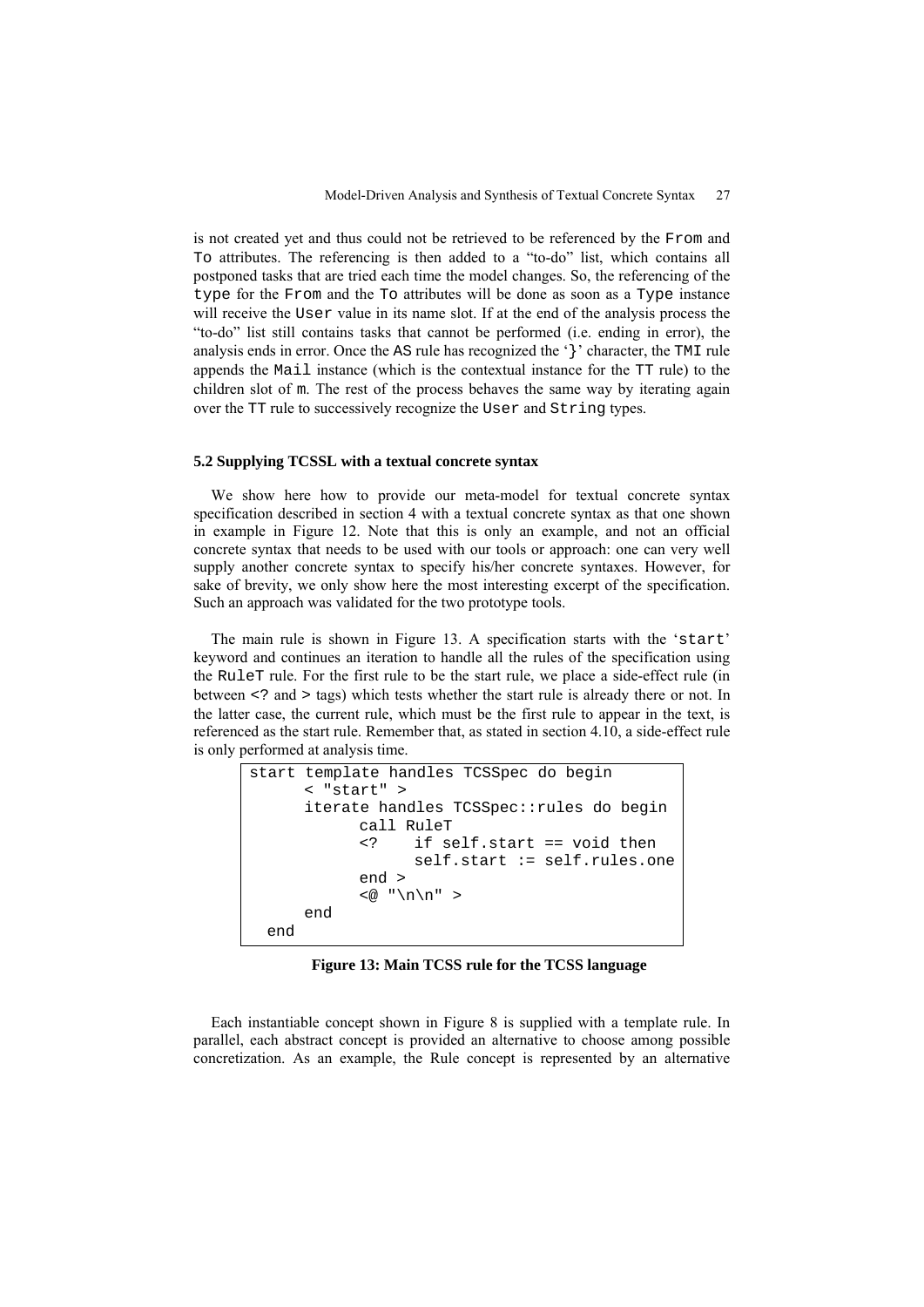(RuleT) that will propose choices among rules intended to manage sub-concepts. The RuleT rule is shown in Figure 14, and the template for the Template concept in Figure 15. Experience showed us that this repetition of generalization structure (as defined in the meta-model) in the alternatives of the concrete syntax is a common design pattern.

```
choice (RuleT) 
       when self.oclIsKindOf(Template) do call TemplateT 
       when self.oclIsKindOf(Iteration) do call IterT 
       when self.oclIsKindOf(Alternative) do call AltT 
      when self.oclIsKindOf(Sequence) do call SeqT
       when self.oclIsKindOf(Terminal) do call TerminalT 
       when self.oclIsKindOf(Adornment) do call AdornT 
      when self.oclIsKindOf(SideEffect) do call SET
       when self.oclIsKindOf(Value) do call ValueT 
 end
```
**Figure 14: The RuleT rule** 

```
template (TemplateT) handles Template do begin 
       < "template" > 
       call optionalId 
       < "handles" > 
       call MetaClassT 
       < "do" > 
       <@ "\n\t" > 
       call RuleT handles Template::rule 
       <@ "\b\n" > 
  end
```
**Figure 15: The template for the Template concept** 

# **6 Prototype implementations**

Two prototypes have been implemented to validate our approach: Sintaks and TCSSL Tools. Both prototypes are operational and provide support for the modeldriven definition of textual concrete syntax.

We first describe how the tools have been implemented, and then compare them to the above-presented approach.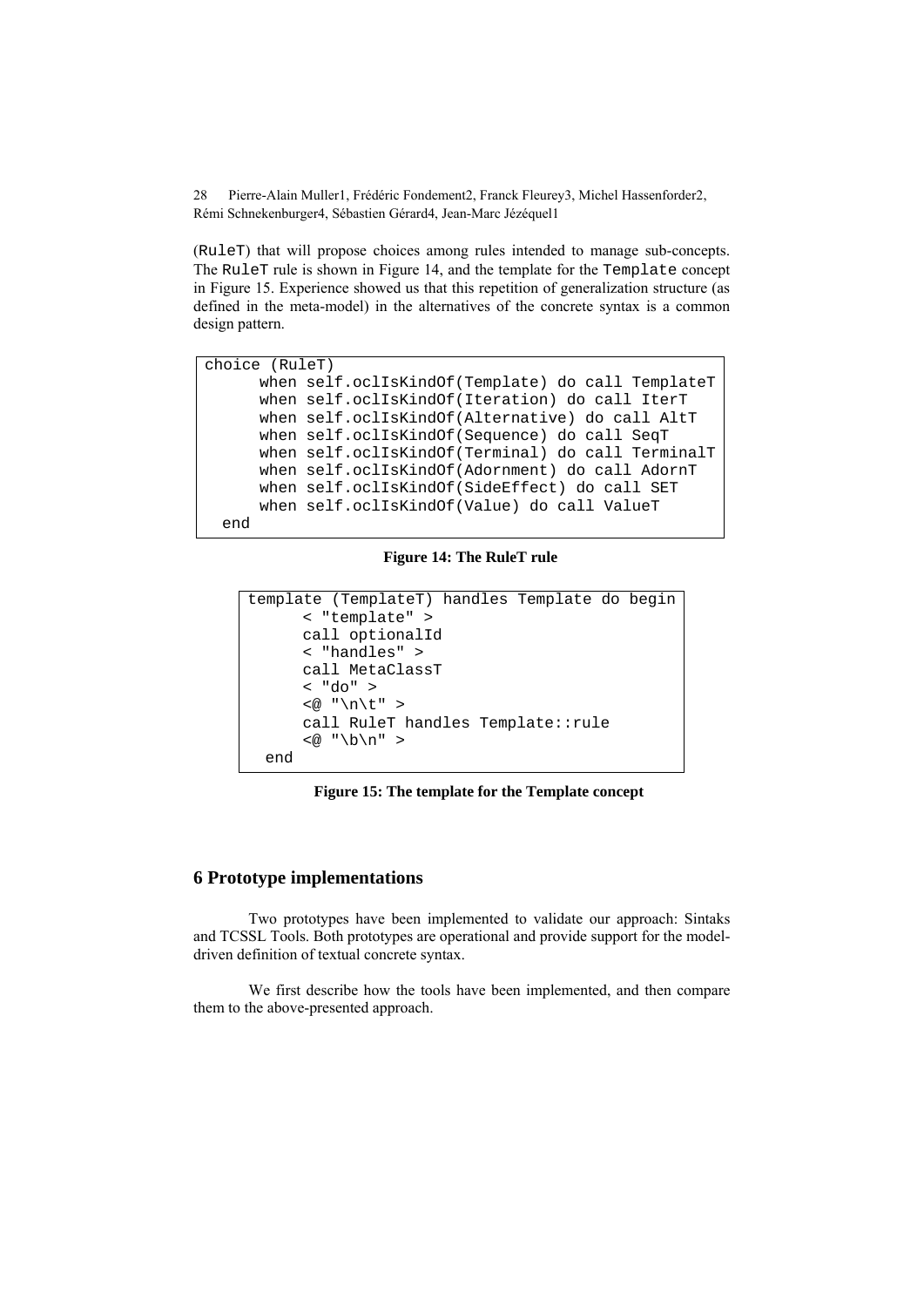#### **6.1 Implementation**

The *Sintaks* prototype is based on top-down recursive descent using a backtracking mechanism. It realizes both analysis and synthesis of concrete syntax by interpreting the textual concrete syntax specification provided as a model. It has been implemented on top of EMF in Eclipse.

We have not been trying to achieve high parsing performance; we have simply been investigating how modeling could be used to describe concrete syntax. We decided to implement Sintaks as a top-down recursive descent parser for sake of ease of implementation. This means that described grammars need to avoid left recursivity in order for the tool not to enter an infinite loop.

The main advantage of Sintaks is that one can rapidly prototype and test grammars, following the philosophy of the TXL parsing engine [41]. Conditions are formulated in a dedicated language able to test attribute values and object types. Side effect rules are not available in the current version.

*TCSSL Tools* were developed at CEA LIST and are a set of two different tools that make use of the same concrete syntax specification.

The first tool compiles a textual concrete syntax specification into a compiler compiler specification (namely ANTLR). The result is an LL(k) text processor that builds an EMF model from a textual representation. Here, in addition to avoid left recursivity, rules have to avoid LL(k) ambiguities. Actions and conditions are given using Java/EMF instructions.

The second tool compiles the same specification into a set of JET [46] code generation templates. Conditions are defined by an attribute value compared to an EMF Java expression. Those conditions are interpreted as attribute assignments at analysis time. Side effect rules are given using EMF Java instructions.

# **6.2 Major differences between the two prototypes**

A first difference, which was experienced in TCSSL tools, is an automatic rule selection algorithm according to concept inheritance as described by the abstract syntax. Thus we avoid describing rules such as RuleT (see Figure 14), which are nothing but repetitions for inheritance hierarchies already provided by the metamodel. If this approach is more intuitive, a problem is that one cannot specify precedence among various template rules (e.g. multiplication over addition). Note that the language designer must always be aware of what is done implicitly by the generic analyzer and synthesizer generated by the TCSSL tools.

Another important difference is that TCSSL tools offer a more generalized analysis mechanism regarding template rules. Indeed, at analysis time, the concept instantiation can be made conditional, depending whether the instance under analysis can already be found in the model according to a Boolean query. In case the instance is found, it is used as the contextual object. In case no instance is found, language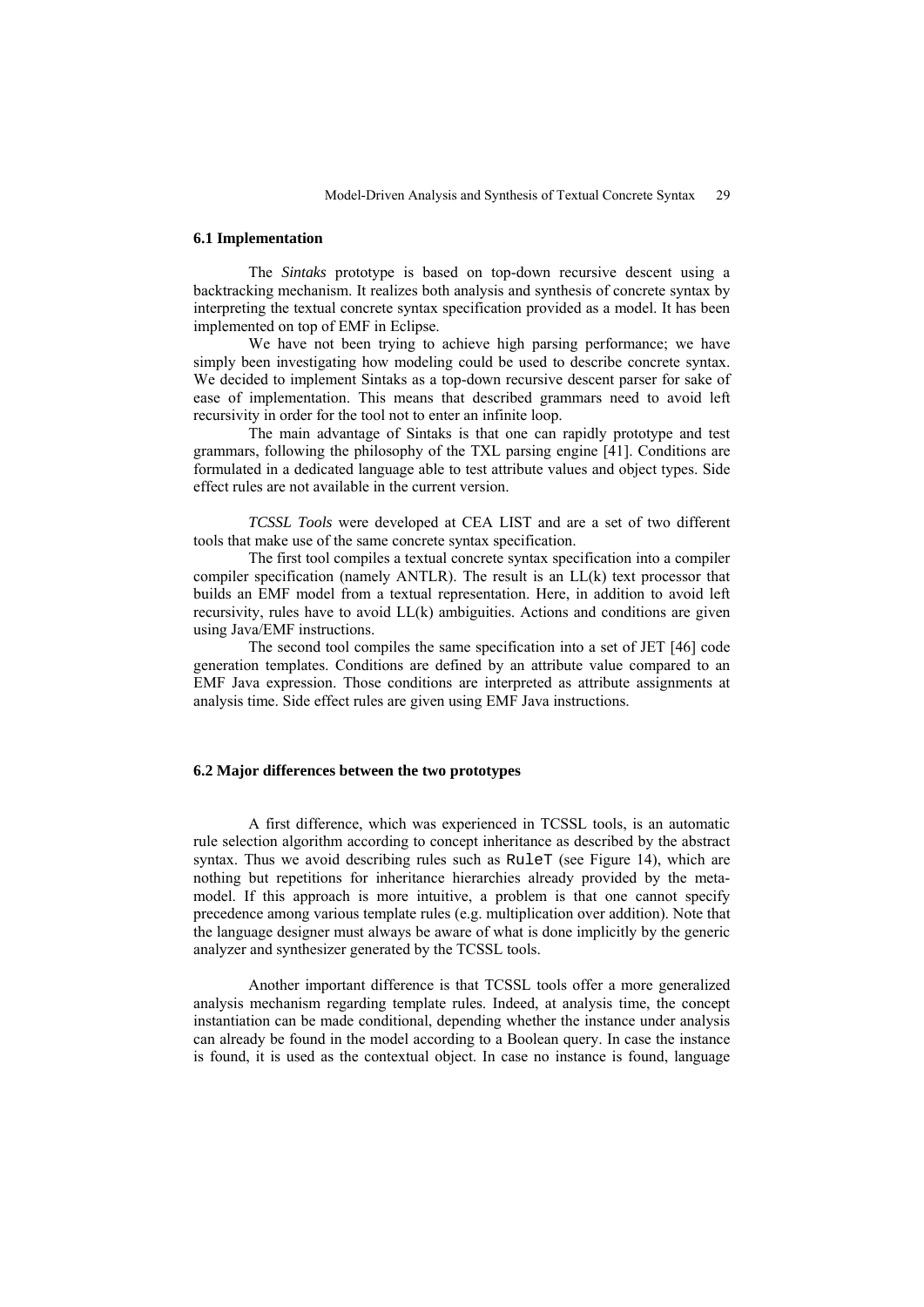engineers can state if the contextual instance should be created, or if the analysis process must end in error. This allows for example to overload the specification of the same element. One example is the C++ language in which the header and the implementation files for describing the same class are separated. If one needs to specify two different rules for the same meta-concept of C++ class, at analysis, only one rule is responsible for the instantiation of the concept, while the other merely finds it. This also allows specifying more complex search criterion than trying to match an identifier with an element in the model. A drawback of that method is that it is not compatible with a "to-do" list of the actions to be performed "as soon as possible". Indeed, search criteria can return different results depending on when they are executed during analysis.

# **7 Conclusion**

The work presented in this paper provides a bi-directional bridge between texts and models. One can now think in terms of equivalence between those two worlds, and hence benefit from the best of both worlds. As a matter of example, modeltransformation tools may be applied to texts (actually to their model counterpart), while pattern matching tools may be applied to models (actually to one of their textual representations).

More specifically, this paper addresses the issues of defining textual surface syntaxes on top of given metamodels. The advantage of our solution is that textual surface syntaxes can be fully customized and designed to be as specific as necessary. An important point is that the structure of abstract syntax (the metamodel) is completely independent from the structure of the concrete syntax.

We considered the two fundamental aspects of the problem: representing a model in text (synthesis) and constructing a model from text (analysis). Most traditional approaches make a clear distinction between those two cases, and propose two distinct solutions that have to be kept consistent. Instead, we propose a single specification for textual concrete syntax in which a generic text processor can find the necessary information to perform those two activities that are text analysis and synthesis.

Instead of inventing a brand new kind of specification, we have preferred to rely on well established principles of the grammarware community, especially on compiler compiler specification languages. However, two major improvements were necessary: the specification had to be made reversible and had to handle directly a predefined abstract syntax definition as given by a metamodel.

For the approach to be reversible, we provided (in plain English) different semantics for analysis and synthesis phases. For the approach to manipulate a predefined metamodel, we proposed concepts such as templates for meta-classes and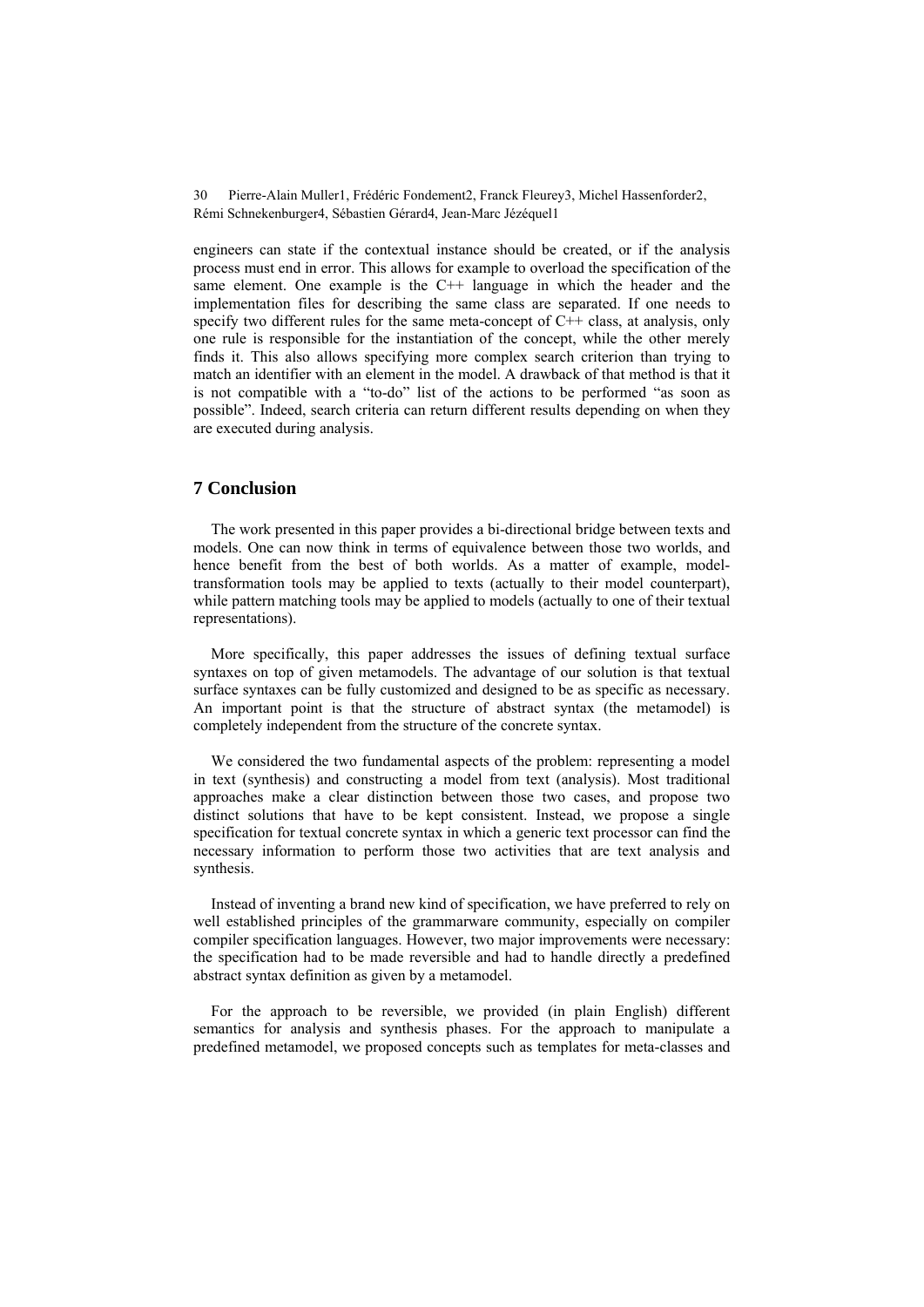meta-features. Moreover, we made it possible to describe references, queries, and actions on the constructed/read model.

We built two different implementations to validate our proposal: Sintaks and TCSSL tools. Sintaks processes the specification by recursive descent implementing a backtracking mechanism. If this approach is recognized as not the most efficient, it is a nice mean to (partially) avoid ambiguities management while prototyping textual concrete syntaxes. The TCSSL tools transform the same specification into both a compiler compiler specification that includes directives directly on the constructed model, and into code generation templates that create formatted text depending on a model to be represented. As such, we directly benefit from compiler compiler advances regarding efficiency and scalability (at the necessary price of managing ambiguities).

In future developments we would like to take advantage of generalization hierarchies in metamodels to help in engineering concrete syntax specifications. Another possible improvement is to apply a bottom-up approach to parser technologies (LR) to handle a broader scope of possible grammars. Moreover, we would like to extend our approach in order to include an interactive synchronization between models and their textual representations. The result would be that models could be updated as soon as their textual representations are changed, and the reverse. To do so, a possible way is to build on graphical concrete syntax specification techniques or textual approaches to customize IDEs (such as in [36]).

Building this equivalence between texts and models is a cornerstone in the contexts of Model-Driven Engineering (MDE) and Domain-Specific Modeling (DSM). MDE promotes the usage of models as primary artifacts of software development projects, while DSM promotes the usage of the most suitable modeling language depending on the target domain and the considered level of abstraction.

In the MDE community, models are structured by their metamodels, which can be considered as defining the abstract syntax of the corresponding domain specific modeling language. To easier manipulate or understand models, one may want to provide a surface syntax for a modeling language. Ideally, it should be possible to have different concrete syntaxes, either graphical or textual, to represent a given model (i.e. a given metamodel instance) through different concrete syntaxes.

When used together with approaches for model executability (e.g. Kermeta [5]), our work offers a comprehensive mean to engineer textual domain-specific languages (DSLs) using a modeling paradigm. Indeed, one can now define the abstract syntax of his/her DSL by providing a metamodel, specify the operational semantics using Kermeta, and state one or more textual concrete syntaxes thanks to the TCSSL language described in this paper, all this in a model-driven continuum.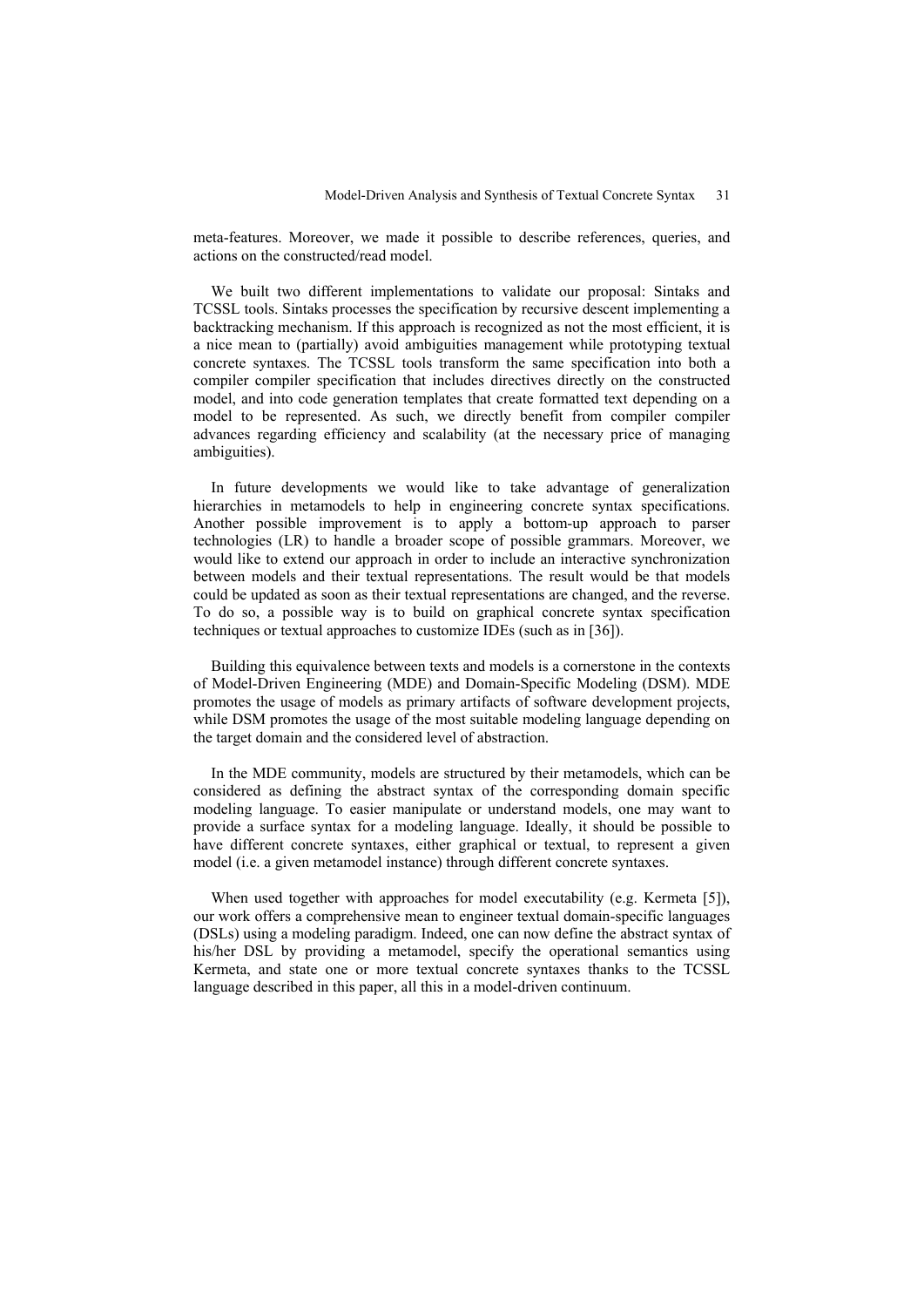# **References**

- [1]. O.M.G. Object Management Group: Meta-Object Facility (MOF) Core Specification. (2006)
- [2]. Eclipse: Eclipse Modeling Framework (EMF). (2005)
- [3]. IBM: Emfatic.<http://www.alphaworks.ibm.com/tech/emfatic>
- [4]. F. Jouault, J. Bézivin: KM3: A DSL for Metamodel Specification. The 8th IFIP International Conference on Formal Methods for Open Object-based Distributed Systems (FMOODS), Bologna (2006)
- [5]. Kermeta: The KerMeta Project Home Page. [http://www.kermeta.org](http://www.kermeta.org/) (2005)
- [6]. OMG: Xml Metadata Interchange (XMI 2.1). (2005)
- [7]. Sun Microsystems: Metadata repository (MDR). (2005)
- [8]. C. Atkinson, T. Kühne: The Role of Metamodeling in MDA. International Workshop in Software Model Engineering associated to UML '02, Dresden, Germany (2002)
- [9]. J. Greenfield, K. Short, S. Cook, S. Kent: Software Factories: Assembling Applications with Patterns, Models, Frameworks, and Tools. Wiley, Indianapolis (2004)
- [10]. T. Clark, A. Evans, P. Sammut, J. Willans: Applied Metamodelling: A Foundation for Language Driven Development (2004)
- [11]. OMG: MOF Model to Text Transformation Language (Request For Proposal). (2004)
- [12]. J. de Lara, H. Vangheluwe: Using AToM3 as a meta-case tool. 4th International Conference on Enterprise Information Systems (ICEIS) (2002) 642-649
- [13]. F. Fondement, T. Baar: Making Metamodels Aware of Concrete Syntax. European Conference on Model Driven Architecture (ECMDA), Vol. LNCS 3748 (2005) 190-204
- [14]. andromda.org: AndroMDA.
- [15]. T.J. Parr, R.W. Quong: ANTLR: A predicated-LL(k) parser generator. Software - Practice and Experience **25** (1995) 789-810
- [16]. K. Czarnecki, S. Helsen: Feature-based survey of model transformation approaches. IBM Systems Journal **45** 621-645
- [17]. P.-A. Muller, J.-M. Jézéquel: Model-driven generative approach for concrete syntax composition. Best Practices for Model Driven Software Development'04 (OOPSLA & GPCE Workshop), Vancouver (2004)
- [18]. F. Fondement, R. Schnekenburger, S. Gérard, P.-A. Muller: Metamodel-Aware Textual Concrete Syntax Specification. (2006)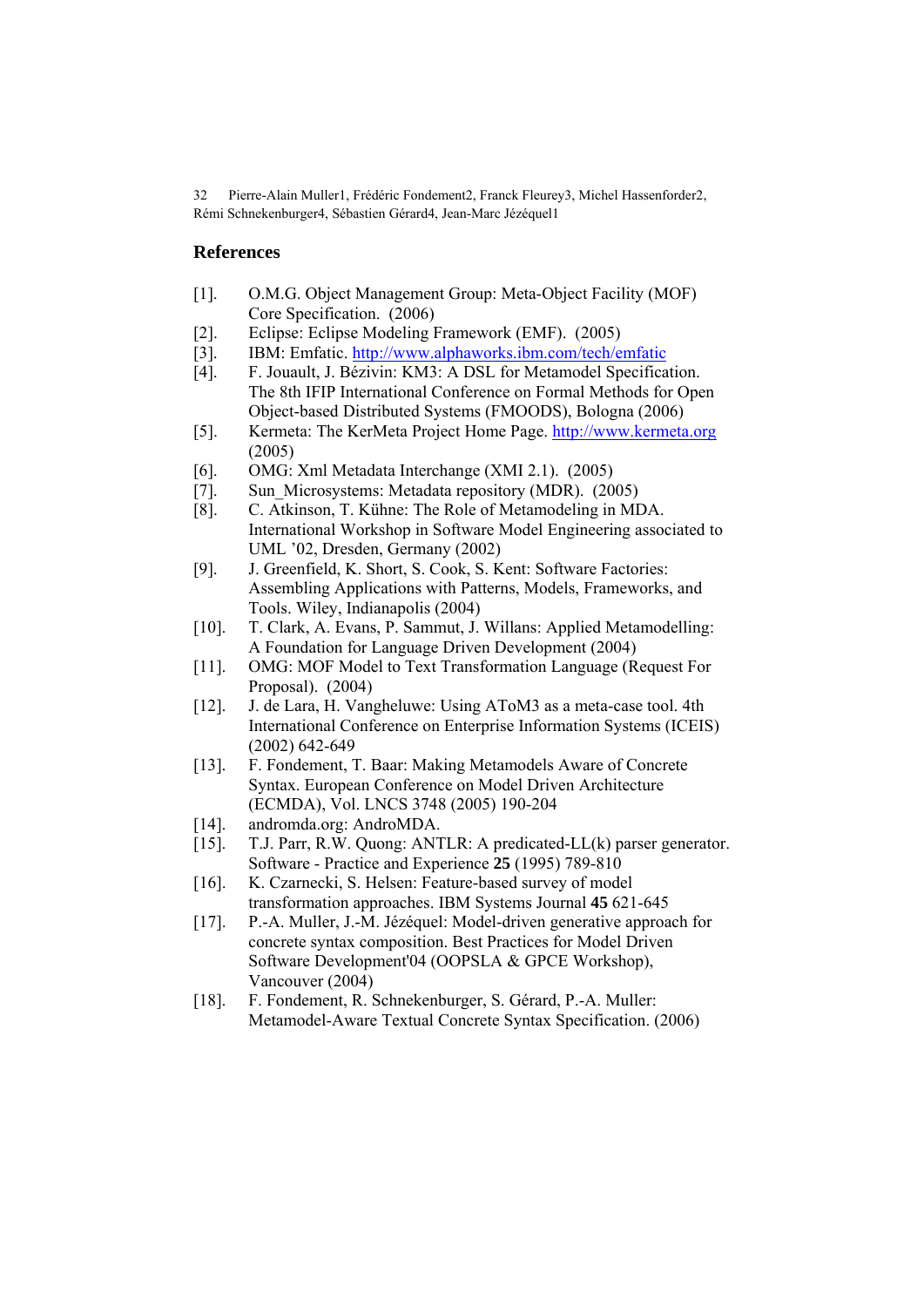- [19]. P.-A. Muller, F. Fleurey, F. Fondement, M. Hassenforder, R. Schneckenburger, S. Gérard, J.-M. Jézéquel, D. Touzet: Sintaks. (2007)<http://www.kermeta.org./sintaks>
- [20]. P.-A. Muller, F. Fleurey, J.-M. Jézéquel: Weaving executability into object-oriented meta-languages. MoDELS/UML 2005 - ACM/IEEE 8th International Conference on Model Driven Engineering Languages and Systems, Vol. 3713. Springer, Montego Bay, Jamaica (2005) 264-278
- [21]. P. Borras, D. Clement, T. Despeyroux, J. Incerpi, G. Kahn, B. Lang, V. Pascual: Centaur: the system. ACM SIGSOFT/SIGPLAN software engineering symposium on practical software development environments, Vol. 13 (5) 14-24
- [22]. N. Chomsky: Three models for the description of language. IRE Transactions on Information Theory (1956) 113-124
- [23]. D.E. Knuth: Semantics of context-free languages. Mathematical Systems Theory **2** (1968) 127-145
- [24]. J.W. Backus, F.L. Bauer, J. Green, C. Katz, J. McCarthy, A.J. Perlis, H. Rutishauser, K. Samelson, B. Vauquois, J.H. Wegstein, A. van Wijngaarden, M. Woodger: Report on the algorithmic language ALGOL 60. Communications of the ACM **5** (1960) 299-314
- [25]. ISO: ISO 14977 Information Technology Syntactic Metalanguage Extended BNF. (1996)
- [26]. S.C. Johnson: Yacc: Yet another compiler compiler. UNIX Programmer's Manual, Vol. 2b (1979)
- [27]. A.V. Aho, M.S. Lam, R. Sethi, J.D. Ullman: Compilers: Principles, techniques, and tools (2nd edition). Addison Wesley (2006)
- [28]. T.W. Pratt: Pair Grammars, Graph Languages and String-to-Graph Translations. Journal of Computer and System Sciences (JCSS) **5**  (1971) 560-595
- [29]. R. Heckel, H. Voigt: Model-Based Development of Executable Business Processes for Web Services. In: Desel, J., Reisig, W., Rozenberg, G. (eds.): Lectures on Concurrency and Petri Nets. Springer, Berlin / Heidelberg (2003) 559-584
- [30]. D. Hearnden, K. Raymond, J. Steel: Anti-Yacc: MOF-to-text. Enterprise Distributed Object Computing (EDOC) (2002) 200-211
- [31]. OMG: Human-Usable Textual Notation. Object Management Group (2004)
- [32]. I. Kurtev, M. Aksit, J. Bezivin: Technical Spaces: An Initial Appraisal. CoopIS, DOA´2002 Federated Conferences, Industrial track, Irvine (2002)
- [33]. M. Wimmer, G. Kramler: Bridging Grammarware and Modelware. Workshop in Software Model Engineering associated to MoDELS'05, Montego Bay, Jamaica (2005)